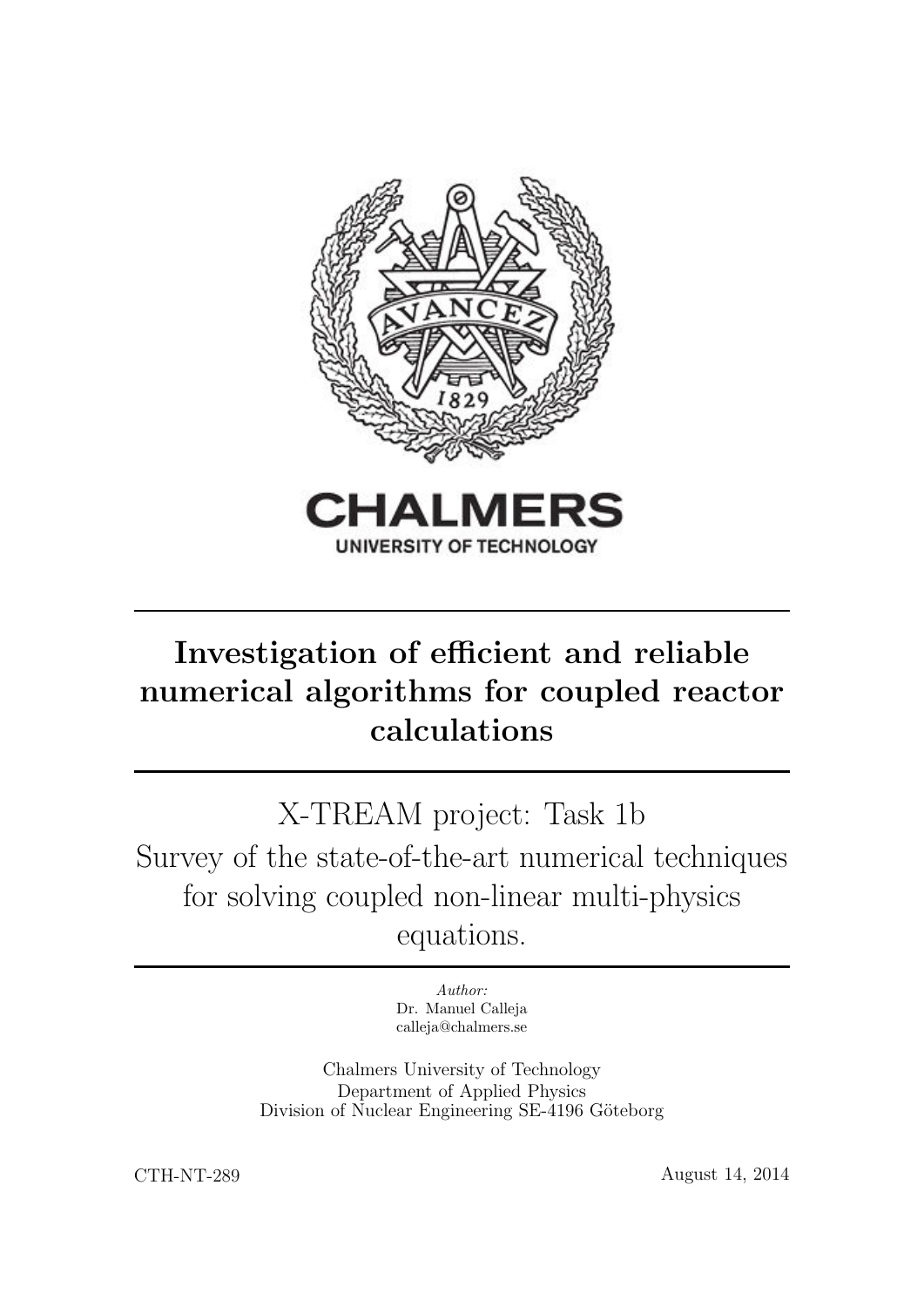#### Abstract

Nowadays, the precise modeling of a nuclear reactor core is a challenge. This task involves several aspects, from the computational power needed to perform simulations, to the physics and analysis of the outcome. The need to better understand the physical phenomena is critical in order to quantify and qualify nuclear safety parameters. Currently, substantial research has been done in order to optimize the prediction capabilities of coupled codes. The need to better understand the multi-physics coupling between the neutronics and the thermal-hydraulics is required. In this report, state-of-the art of current methods and numerical techniques used in coupled codes are highlighted. A better understanding of the numerical schemes will allows selecting an appropriate algorithm to be implemented in POLCA-T. POLCA-T is the coupled code developed by Westinghouse that currently uses an explicit approach to couple the neutronics (POLCA7) and thermal-hydraulics (RIGEL). The final objective is to implement the concept of the Jacobian-free Newton-Krylov method, which will be used for solving the nonlinear equations which rise from the coupled solution.

Keywords: coupled multi-physics, coupling numerical schemes, JFNK method, neutronic and thermal-hydraulic interactions.



<span id="page-1-0"></span>Figure 1: Structure of the report - Task 1b: Survey of the state of the art numerical techniques for solving coupled non-linear equations.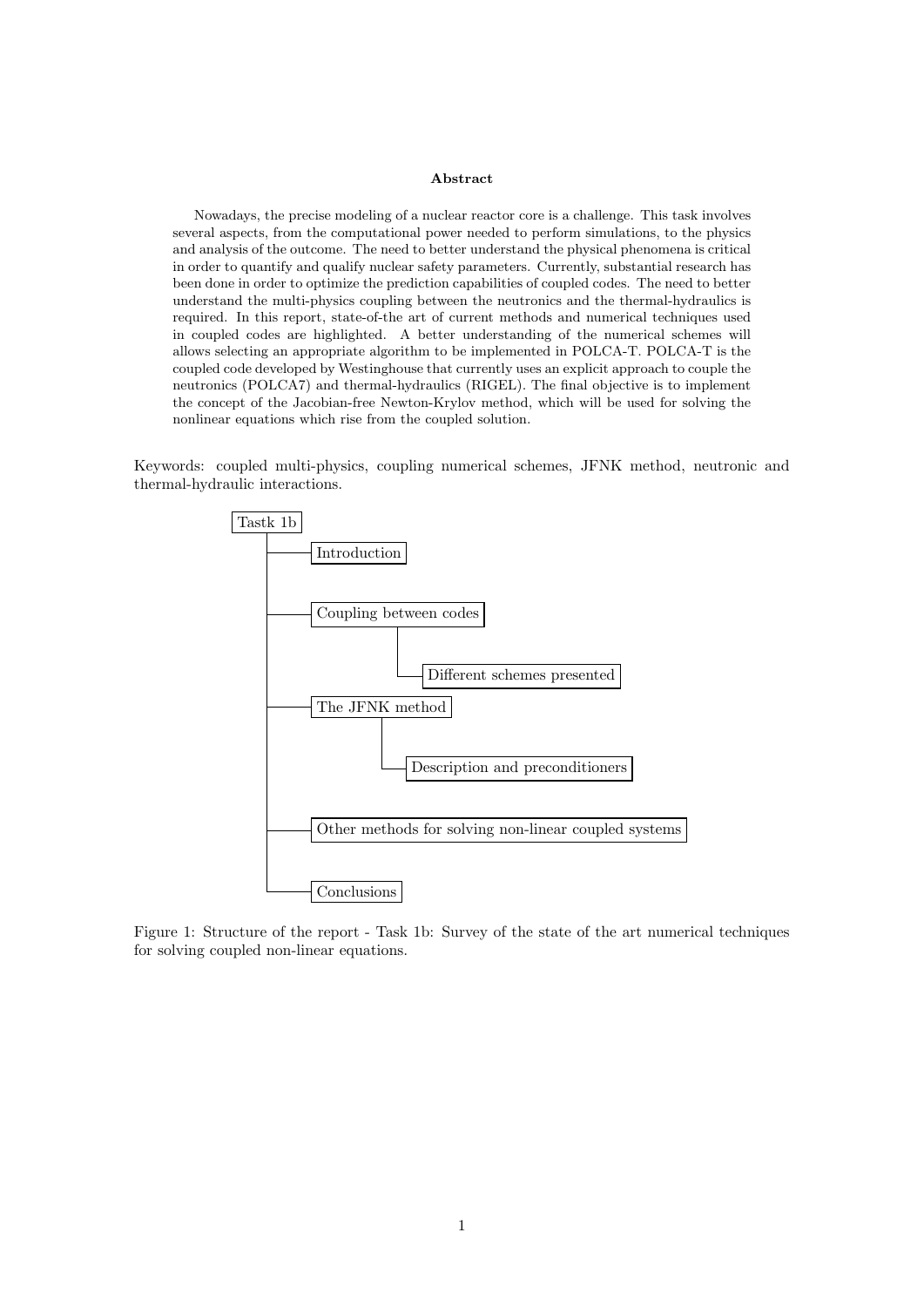## Contents

| 1                |     | Acronyms         |                                                                                               | 3                |
|------------------|-----|------------------|-----------------------------------------------------------------------------------------------|------------------|
| $\bf{2}$         |     | Introduction     |                                                                                               | $\boldsymbol{4}$ |
| 3                |     |                  | Survey of the state of the art numerical techniques for solving coupled non-                  |                  |
|                  |     | linear equations |                                                                                               | 5                |
|                  | 3.1 |                  |                                                                                               | 6                |
|                  |     | 3.1.1            | Modeling techniques (applied to coupled systems) $\dots \dots \dots \dots$                    | 6                |
|                  |     |                  |                                                                                               | 6                |
|                  |     |                  |                                                                                               | 6                |
|                  |     |                  |                                                                                               | 6                |
|                  |     | 3.1.2            | Feedback management, interaction between domains and time advancement                         | $\overline{7}$   |
|                  |     |                  |                                                                                               | $\overline{7}$   |
|                  |     |                  |                                                                                               | 8                |
|                  |     |                  |                                                                                               | 8                |
|                  |     |                  |                                                                                               | 9                |
|                  | 3.2 |                  |                                                                                               | 9                |
|                  |     | 3.2.1            | Preconditioning the JFNK: $\dots \dots \dots \dots \dots \dots \dots \dots \dots \dots \dots$ | 12               |
|                  |     |                  |                                                                                               | 14               |
|                  | 3.3 |                  | Other techniques for solving non-linear coupled systems $\dots \dots \dots \dots \dots$       | 17               |
| $\boldsymbol{4}$ |     | Conclusions      |                                                                                               | 19               |
| 5                |     |                  | Acknowledgements                                                                              | 20               |

## List of Figures

| Structure of the report - Task 1b: Survey of the state of the art numerical techniques                |
|-------------------------------------------------------------------------------------------------------|
|                                                                                                       |
| Operator Splitting coupling approach [4]. $\ldots \ldots \ldots \ldots \ldots \ldots \ldots \ldots$ 7 |
|                                                                                                       |
|                                                                                                       |
|                                                                                                       |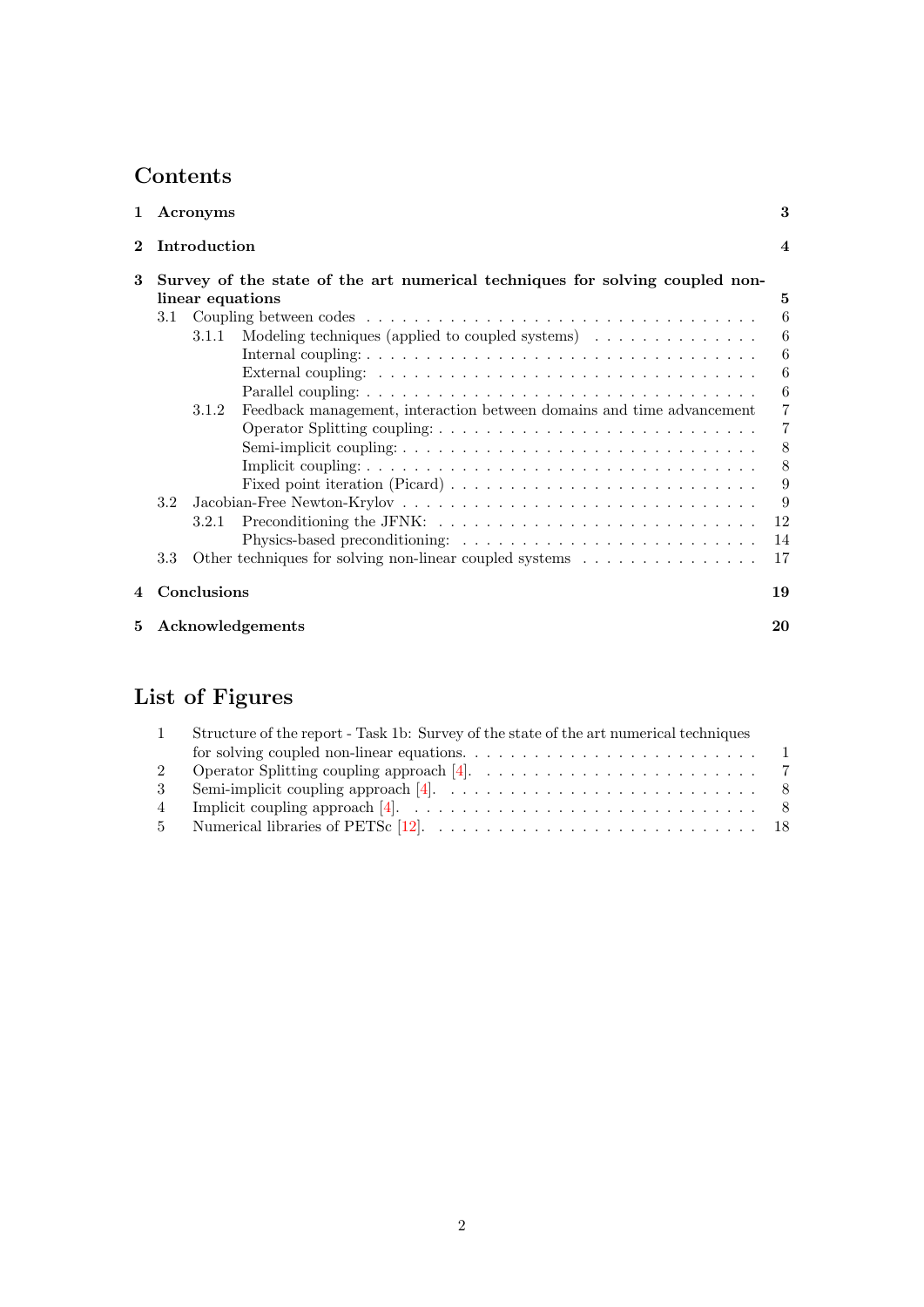## <span id="page-3-0"></span>1 Acronyms

| ABN:      | Approximated Block Newton                      |
|-----------|------------------------------------------------|
| ACMFDM:   | Analytic Coarse Mesh finite Difference Method  |
| ADF:      | Assembly Discontinuity Factors                 |
| ATWC:     | Anticipated Transient Without all Control rods |
| ANM:      | Analytical Nodal Method                        |
| ATWS:     | Anticipated Transient Without SCRAM            |
| BiCGSTAB: | Bi-conjugated gradient                         |
| BWR:      | Boiling Water Reactor                          |
| CFD:      | Computational Fluid Dynamics                   |
| CMFD:     | Coarse Mesh Finite Difference                  |
| DNBR:     | Departure from Nuclear Boiling Ratio           |
| FD:       | <b>Finite Differences</b>                      |
| FV:       | <b>Finite Volumes</b>                          |
| FEM:      | Finite Elements Method                         |
| FDS:      | Finite Difference Schemes                      |
| FDM:      | Finite Differences Method                      |
| FEBE:     | Forward Euler Backward Euler                   |
| FPI:      | Fixed Point Iteration                          |
| GE:       | General Electric                               |
| GMRES:    | Generalized Minimal RESidual                   |
| HEM:      | Homogeneous Equilibrium Model                  |
| HPLWR:    | High Performance Light Water Reactor           |
| HRM:      | Homogeneous Relaxation Model                   |
| ICE:      | Implicit Continuous Eulerian                   |
| INL:      | Idaho National Laboratory                      |
| JFNK:     | Jacobian-Free-Newton-Krylov                    |
| LOCA:     | Loss Of Coolant Accident                       |
| LWR:      | Light Water Reactor                            |
| MED:      | Memory Exchage Data                            |
| MOX:      | Mixed OXide                                    |
| MSL:      | Main Steam Line                                |
| MSLB:     | Main Steam Line Break                          |
| N:        | Neutronics                                     |
| NEM:      | Nodal Expansion Method                         |
| NPP:      | Nuclear Power Plant                            |
| OS:       | <b>Operator Splitting</b>                      |
| OSSI:     | Operator Split Semi Implicit                   |
| PBP:      | Physics Base Preconditioner                    |
| PDE:      | Partial Differential Equation                  |
| PVM:      | Parallel Virtual Machine                       |
| PWR:      | Pressurized Water Reactor                      |
| RPV:      | <b>Reactor Pressure Vessel</b>                 |
| SCRAM:    | Safety Control Rod Axe Man                     |
| SLB:      | Steam Line Break                               |
| SOR:      | Successive Over Relaxation                     |
| TH:       | Thermal-Hydraulics                             |
|           |                                                |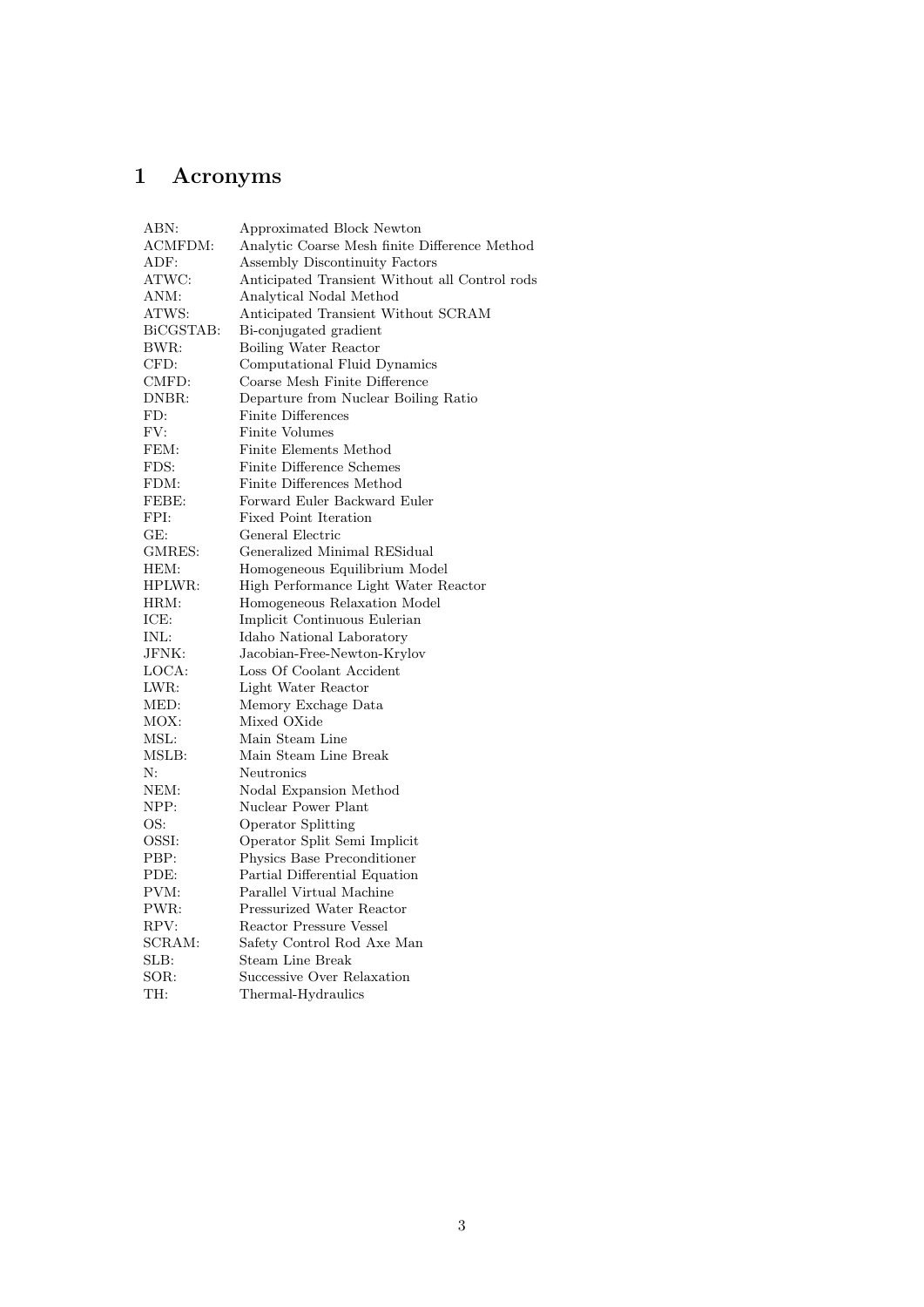## <span id="page-4-0"></span>2 Introduction

Accurate simulations for nuclear power plants (NPPs) have become more practical with the rapid growth of computing systems and improved algorithms. Especially, coupling of codes is a beneficial approach for safety analysis. The understanding of the interaction between neutronics (N) and thermal-hydraulics (TH) is important for achieving several objectives, e.g. the ability to perform safety analysis and the precise prediction of local parameters. In addition, numerical tools describing different physical phenomena have to be coupled with each other for analyzing e.g. normal plant conditions as well as, reactivity transients, and anticipated transients without SCRAM (ATWS).

The deterministic modeling performed today relies on the coupling of existing codes. The most mature multi-physical coupling scheme is the coupling of nodal diffusion codes with system codes and/or with 1D simplified TH codes using a rigid mapping scheme between codes. This coarse spatial discretization of both N and TH predicts unrealistic values of local phenomena. In fact, due to the multi-scale and multi-physics features of LWRs, detailed modeling of nuclear reactors for the whole system and all scales is still not feasible. The necessity to better describe the most important physical phenomena prevailing in modern core loadings of LWRs with increasing heterogeneity is driving the extension of current core design and N/TH coupled transient analysis methodologies. These improvements consider a more detailed spatial description of both N and TH computational domains and also the development of flexible coupling approaches as well as the use of improved diffusion or higher order approximations of the neutron transport equation.

In Sweden, research groups at KTH, Chalmers, and the industry with Westinghouse Electric Sweden AB, also lead the development of improved coupling approaches. The classical type of coupling approaches involves operator splitting methods. These methods solve each physics separately, passing data back and forth to achieve what is referred to as loose coupling. Unfortunately this approach has drawbacks, particularly when the coupled physics operate on disparate timescales or are very strongly coupled. An alternative for solving non-linear systems in a loosely coupled manner is to solve them simultaneously employing a tight coupled solution procedure. This procedure involves solving for all solution variables at the same time, usually through generation of one large nonlinear algebraic system that is solved using Newton's method. The type of research that the Division of Nuclear Engineering at Chalmers is pursuing, is based on the multi-physics nature of nuclear reactors by taking it into account from the beginning of the modeling process. Is worth it to mention, The Division of Nuclear Engineering at Chalmers has long been active in the deterministic modeling of nuclear reactors and a Deterministic REActor Modeling (DREAM) task force has being created. The present project is devoted to the investigation, improvement and development of numerical methods and techniques which take the multi-scale and multi-physics aspects of nuclear reactors into account. The benefit of this project would directly improve the economics, both from an operational point of view as well as from a reactor analysis point of view. The operational advantages would be the possibility to run the nuclear reactors closer to their safety limits, as a result of a better evaluation of the safety margins. This in itself would lead to a more sustainable use of the nuclear fuel and the corresponding natural resources. The main goal of the project is the development of innovative computing and modeling techniques for advanced nuclear reactor safety evaluations. Investigating different simulation strategies is targeted, which could later on be used in future simulation platforms. However, the sub-project that wraps and leads the current work is the X-TREAM project. This project, which stands for the "neXt generation numerical Techniques for deterministic REActor Modeling" is supported by NORTHNET (Nordic Thermal-Hydraulic Network), and will be carried out between 2013 and 2015.

The purpose of this report is to give a solid description of the current methodologies used for solving the coupled physics (N+TH). It is necessary to mention, that examples about these coupling schemes and other type of discretizations are given in a companion report named, "Investigation of efficient and reliable numerical algorithms for coupled reactor calculations," devoted to the task 1a of the previously mentioned X-TREAM project. The motivation of this work is based on the strong need to improve N and TH coupled systems, and to understand the techniques and physics behind this approach. The report is divided in sections, the first one emphasizing the common coupling techniques used nowadays. Section two describes the Jacobian-Free Newton Krylov (JFNK) method in addition to preconditioners. Following, other techniques for solving the system of non-linear equations are mentioned. Finally, the conclusion part makes an attempt to wrap up the work done and define the challenges in coupled calculations.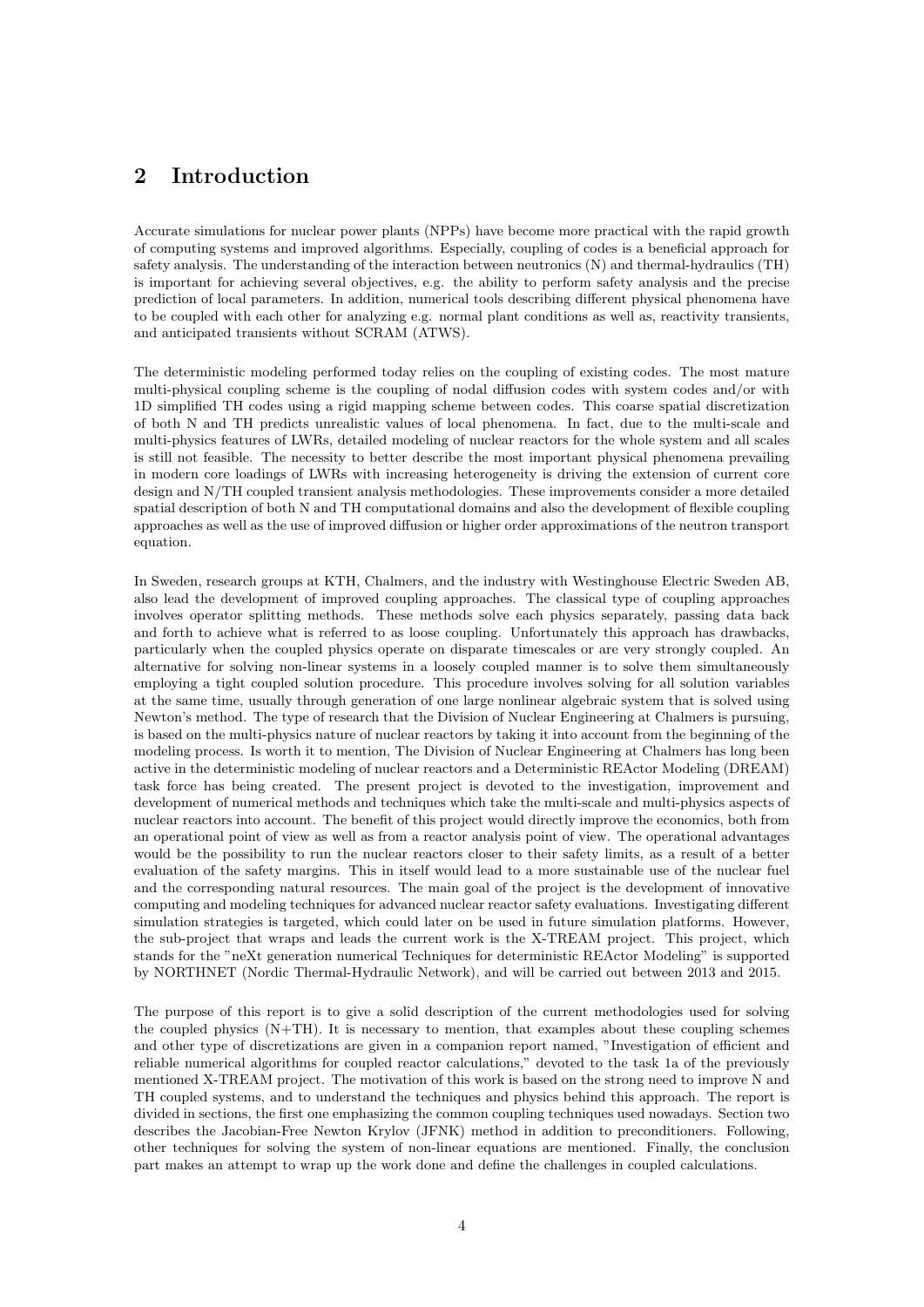## <span id="page-5-0"></span>3 Survey of the state of the art numerical techniques for solving coupled non-linear equations

For both fuel assembly and pin-wise based coupling, the managing and proper adaptation of the time steps between the TH and N codes is important since both codes have their own time step selection algorithm. The coupling of two different codes has to be implemented for both stationary and transient conditions. The most widely used option is the loose ("low") coupled methods, which differently from tight ("high") [\[1\]](#page-21-2), provide certain independence between the coupled codes. Here, different kinds of solutions are encountered, staggered operator splitting (OS) coupling (explicit type and also referred as "marching solution method" or "asynchronous models" [\[2\]](#page-21-3)), semi-implicit [\[3\]](#page-21-4), implicit schemes (also known as "synchronous models"), fixed point iteration (FPI) and the JFNK method. The nonlinearities between the N and TH models raises a challenge for finding an accurate and efficient solution for LWR transients. This tight coupling can be seen in the following equations.

$$
\frac{1}{v_g} \frac{\partial \phi_g(r,t)}{\partial t} = D_g \frac{\partial^2 \phi_g(r,t)}{\partial r^2} - \Sigma_{T,g}(T)\phi_g(r,t) - \sum_{g' > g}^G \Sigma_{s,g' - g}(T)\phi_{g'}(r,t) + \sum_{g'=1}^G \chi_g \nu \Sigma_{f,g'}(T)(1-\beta)\phi_{g'}(r,t) + \sum_{i=1}^I \chi_{g,i}\lambda_i C_i(r,t).
$$
\n
$$
\frac{\partial C_i(r,t)}{\partial t} = \beta_i \sum_{g=1}^G \nu \Sigma_{f,g} \phi_g(r,t) - \lambda_i C_i(r,t), i = 1, 2, ..., I
$$
\n(2)

The N dependence on the TH is represented in the cross sections (fission, scattering and absorption), while the TH dependence on the N is foreseen via the heat source given by fission rates in the right hand side of equation [5](#page-5-1) and [6,](#page-5-2) which affects directly the heat transfer equation applied to the heat structures.

$$
\frac{\partial \rho}{\partial t} + \vec{\nabla} \cdot (\rho \vec{V}) = 0,\tag{3}
$$

$$
\frac{\partial \rho \vec{V}}{\partial t} + \vec{\nabla} \cdot (\rho \vec{V} \otimes \vec{V}) = \vec{\nabla} \bar{\vec{\tau}} - \vec{\nabla} P + \rho \vec{g},\tag{4}
$$

$$
\frac{\partial \rho U}{\partial t} + \vec{\nabla} \cdot (\rho \vec{V} U) = -\vec{\nabla} q'',\tag{5}
$$

$$
\rho C_p \frac{\partial T}{\partial t} - \vec{\nabla} \cdot (k_f(T) \vec{\nabla} T) = q'''.
$$
\n(6)

<span id="page-5-2"></span><span id="page-5-1"></span>About these non-linearities for instance, the temporal and spatial discretizations affect stability parameters such as decay ratios and key parameters of reactivity insertion accidents (powers peak, Doppler temperatures and coolant enthalpies), which are very sensitive to the degree of implicitness in the coupling between the N and the TH models. Therefore, the different approaches for the temporal coupling between codes must be precisely understood. It is important to note that the spatial and temporal discretizations that each code follows is independent of the coupling approach between them, at least for those coupling approaches that do not solve the system of equations in a single block. In addition, some of the coupling issues involve:

- 1. Coupling approach integration algorithm or parallel processing.
- 2. Modeling of the coupling internal, external or parallel.
- 3. Spatial mesh overlays.
- 4. Coupling numerics explicit, implicit, ... etc...
- 5. Coupled convergence schemes.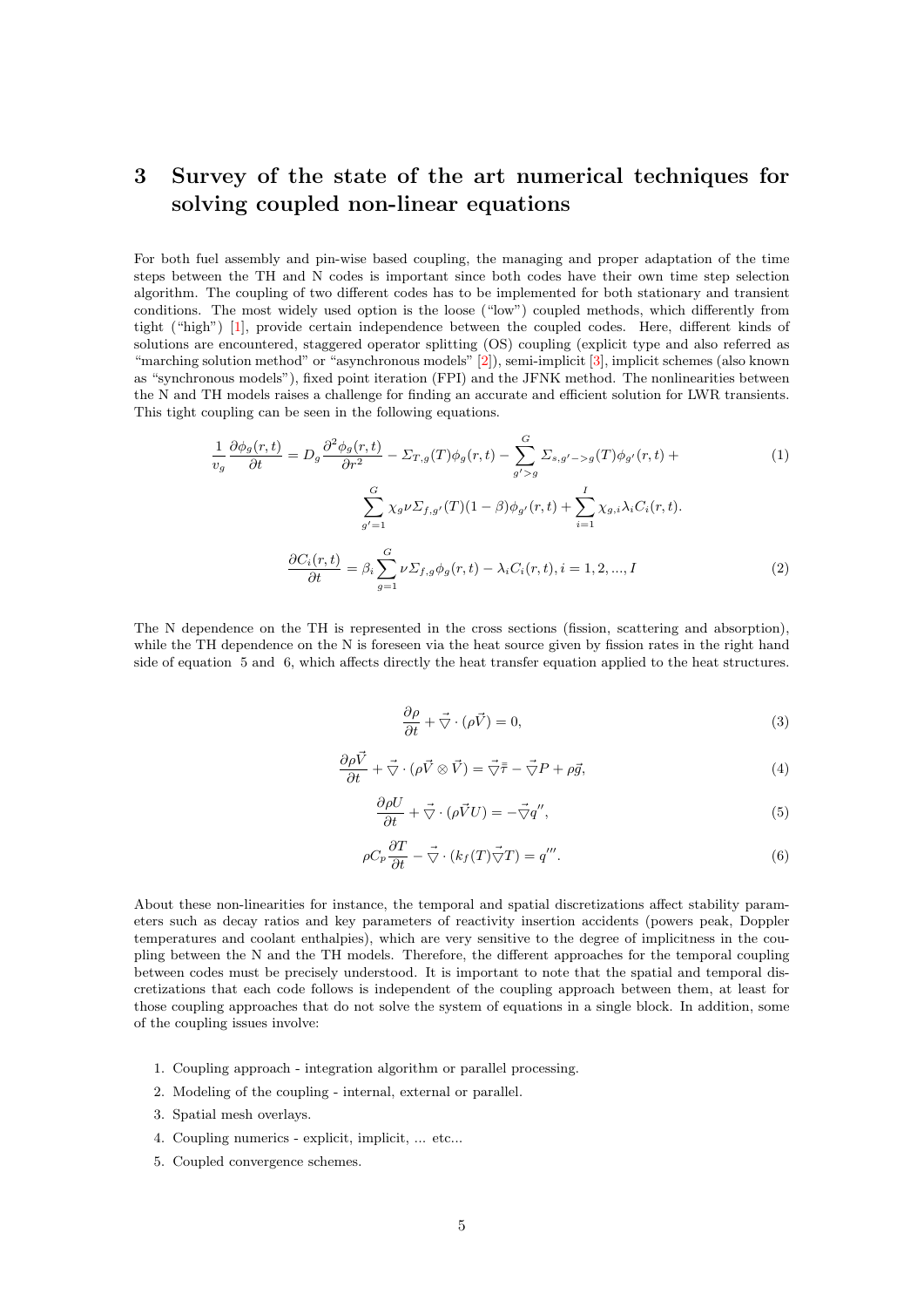In the following sections, a series of numerical schemes used in the nuclear engineering field are presented. The focus however, is set to the JFNK methodology, due to its outstanding properties that facilitates the rapid development of multi-physics applications as a method for solving large scale non-linear systems.

### <span id="page-6-0"></span>3.1 Coupling between codes

For years, several N and TH codes have been coupled in order to understand the interaction between the two physics at different scales and following different schemes. In the following sections the common coupling algorithms are shown. It is worth to describe the parameters shown in figures [2,](#page-7-2) [3](#page-8-2) and [4.](#page-8-3)

- $N(NS)$ : Neutronic solution.
- TH(THS): Thermal-Hydraulics solution.
- $t_n$ : Current time step (" $t_{n-1}$ " represents the previous time step).
- $D_{mod}$ : Moderator density.
- $T_{mod}$ : Moderator Temperature.
- $T_{Dopp}$ : Fuel Doppler temperature.
- Pow : Total power.
- $\Delta t$  : Time interval.

Moreover, reference to the previous report for task 1a of the X-TREAM project is sometimes needed, since precise examples of stand alone and coupled codes are given in that report.

#### <span id="page-6-1"></span>3.1.1 Modeling techniques (applied to coupled systems)

While doing multi-physics calculations with N and TH codes, two critical parameters are encountered, the spatial mapping between the two domains (needed for the feedback exchange) and the type of interaction that both physics will achieve in order to obtain physical solutions. The three common types of coupling approaches are described in the next subsections<sup>[1](#page-6-5)</sup>.

<span id="page-6-2"></span>Internal coupling: The objective of this coupling technique is to embed the codes and model the reactor core by both the N and TH systems. A system code is in charge of providing the boundary condition at the lower and upper plenum, the same which models the TH characteristics of the core, and a second code is in charge of modeling the N characteristics of the core.

<span id="page-6-3"></span>External coupling: The boundary conditions are given by the system code and the core is fully modeled by a second code. This second code should be able to model the N(core model) and TH(core model) independently from the coolant system.

<span id="page-6-4"></span>Parallel coupling: The parallel type of coupling refers to a combined system, at which the core N(core model) and TH(core model) are solved with one solver, but the boundary conditions provided by the system code are first used to solve the TH(coolant system) of the plant.

<span id="page-6-5"></span><sup>&</sup>lt;sup>1</sup>Refer to the report CTH-NT-288, Figure 8, 9 and 10.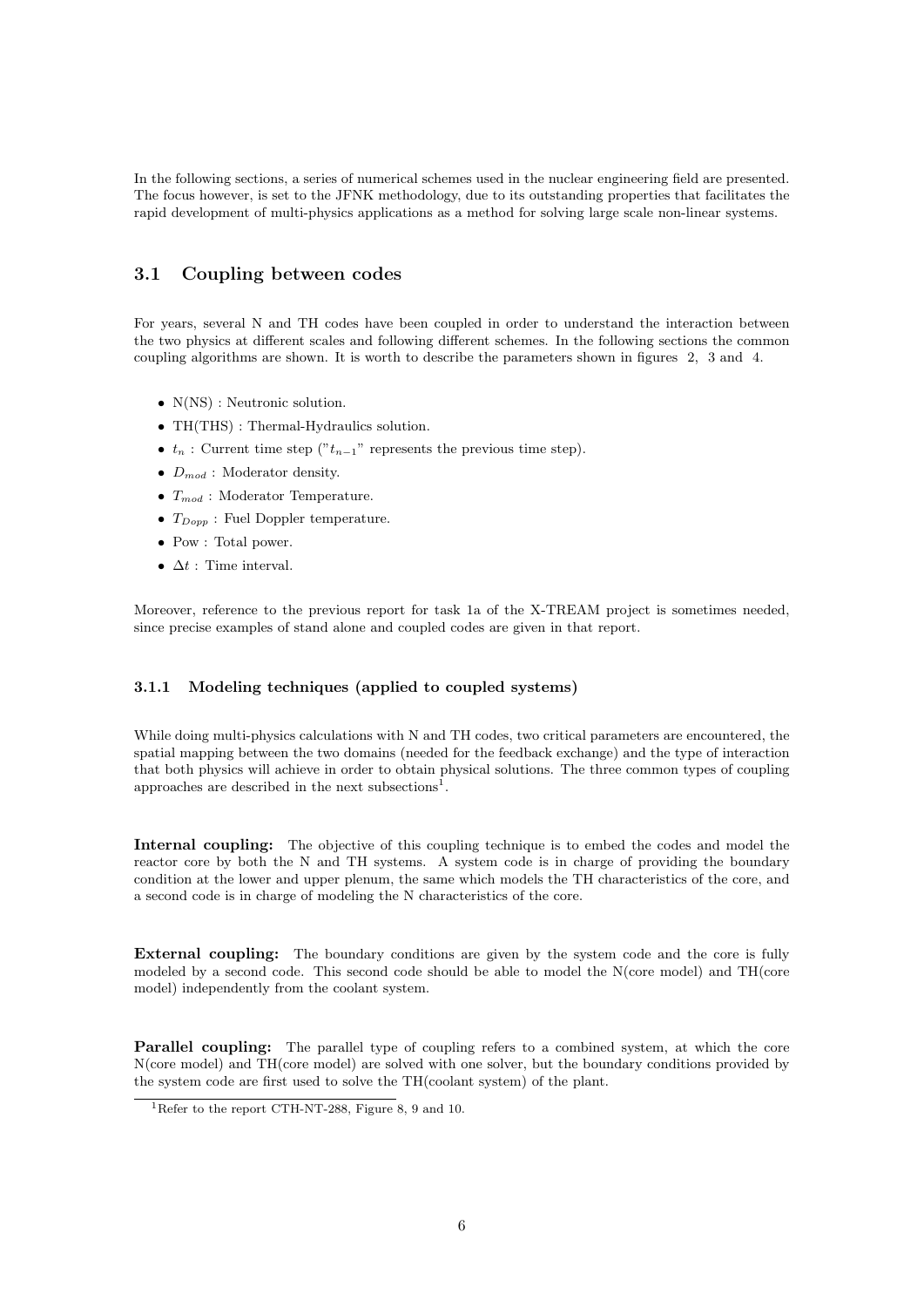#### <span id="page-7-1"></span><span id="page-7-0"></span>3.1.2 Feedback management, interaction between domains and time advancement

<span id="page-7-2"></span>Operator Splitting coupling: This type of explicit coupling strategy is based on the coupling of existing mono-disciplinary models. As can be seen in figure [2,](#page-7-2) the N solution (NS) and the TH solution (THS) between two consecutive time steps are given by equations [7](#page-7-3) and [8](#page-7-4) respectively;



Figure 2: Operator Splitting coupling approach [\[4\]](#page-21-0).

$$
NS_{t=n} = N(\Delta t, NS_{t=n-1}, THS_{t=n-1}),
$$
\n
$$
(7)
$$

$$
THS_{t=n} = TH(\Delta t, NS_{t=n}, THS_{t=n-1}).
$$
\n
$$
(8)
$$

<span id="page-7-4"></span><span id="page-7-3"></span>In the previous equations,  $NS_{t=n}$  is the neutronic solution during a specific time interval, and which is function of the time step, and the NS and THS solutions at the previous time step  $(t = n - 1)$ . The thermal-hydraulic solution during the same time interval,  $THS_{t=n}$ , is also function of the time step, the NS at the current time step, and the THS at a previous time step. The blue arrow in figure [2](#page-7-2) indicates only the code (solver) that is called next. In this case, the N solution ends and the TH solution follows.

Multiple time steps marching schemes allow the solution of a selected code to proceed with several steps, while the other coupled code marches only with one large step. This temporal adaptive algorithm was developed to perform the synchronization and optimization of the performance of 3D N/TH fuel assembly and sub-channel analysis coupled code systems. However, it was noted [\[2\]](#page-21-3) that applying automatic time steps selection to some models, did not increase the qualitative precision of the solution compared to fixed time steps implicit schemes, but it reduces significantly the computational cost. Coming back to the staggered OS [\[5\]](#page-21-5), the convergence of the solution is ruled by the time step where in general a master code controls the time advancement. Small time steps are required specifically for the N (e.g. very small neutron generation time in the order of  $t = 10.0E-4$  s). Examples of this type of coupling which involve OS schemes are TRACE/PARCS, RELAP5/PARCS and CRONOS2/FLICA4. The general idea is that the coupling is based on iterative schemes where one code provides the boundary conditions to the second code and so on until the last code of the simulation system completes one overall temporal step.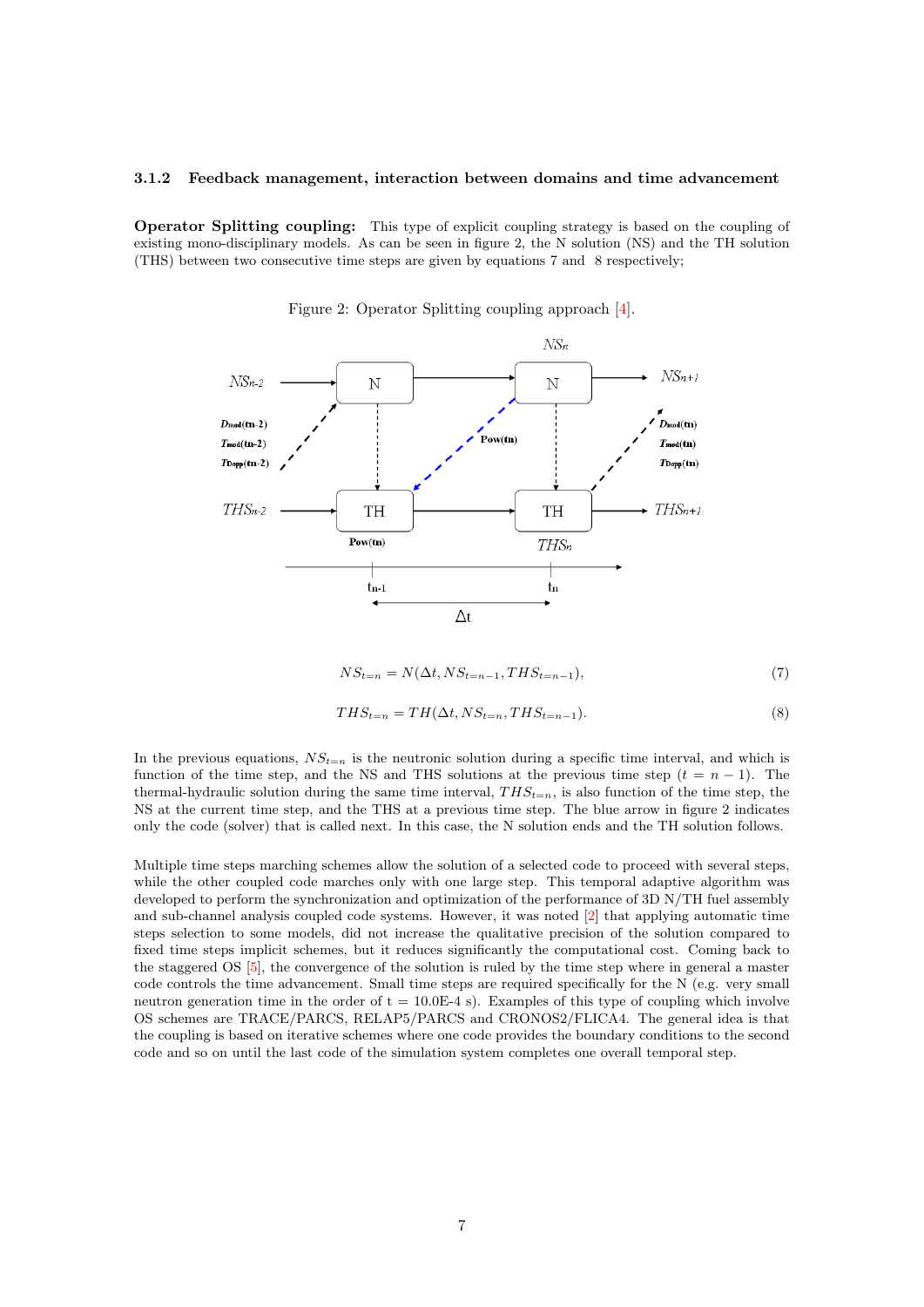<span id="page-8-5"></span><span id="page-8-0"></span>Semi-implicit coupling: Semi-implicit methods, highlighted in figure [3,](#page-8-2) have the advantage of employing feedback parameters from old and new time steps (as done in TRAC-PF1/NEM and SIMTRAN). This might be of specific interest when dealing with power maps as done with SUBCHANFLOW. The main disadvantage of this method is its instability caused by the non-converged feedback parameters similar to the OS approach. Equations [9](#page-8-4) and [10](#page-8-5) describe this N/TH feedback process.

<span id="page-8-4"></span>
$$
NS_{\Delta t} = N(\Delta t, N_{n-1}, TH_{n-1}),
$$
\n(9)

$$
THS_{\Delta t} = TH(\Delta t, N_n, TH_n). \tag{10}
$$

<span id="page-8-2"></span>

Figure 3: Semi-implicit coupling approach [\[4\]](#page-21-0).

<span id="page-8-1"></span>Implicit coupling: In the implicit approach (Figure [4\)](#page-8-3), convergence of the individual codes and of the feedback is required. This method has the advantage of being the most accurate and stable out of the others. Several different approaches to solve the implicit coupling involve JFNK methods [\[6\]](#page-21-6) (which will be described in more detail in the following sections), where improvements in the areas of convergence, dynamic time steps and non-linearities are envisaged. As before, equations [11](#page-8-6) and [14](#page-9-2) describe this approach.

Figure 4: Implicit coupling approach [\[4\]](#page-21-0).

<span id="page-8-3"></span>

$$
NS_{\Delta t} = N(\Delta t, N_{n-1,n}, TH_n),\tag{11}
$$

<span id="page-8-6"></span>
$$
THS_{\Delta t} = TH(\Delta t, N_{n-1,n}, TH_n). \tag{12}
$$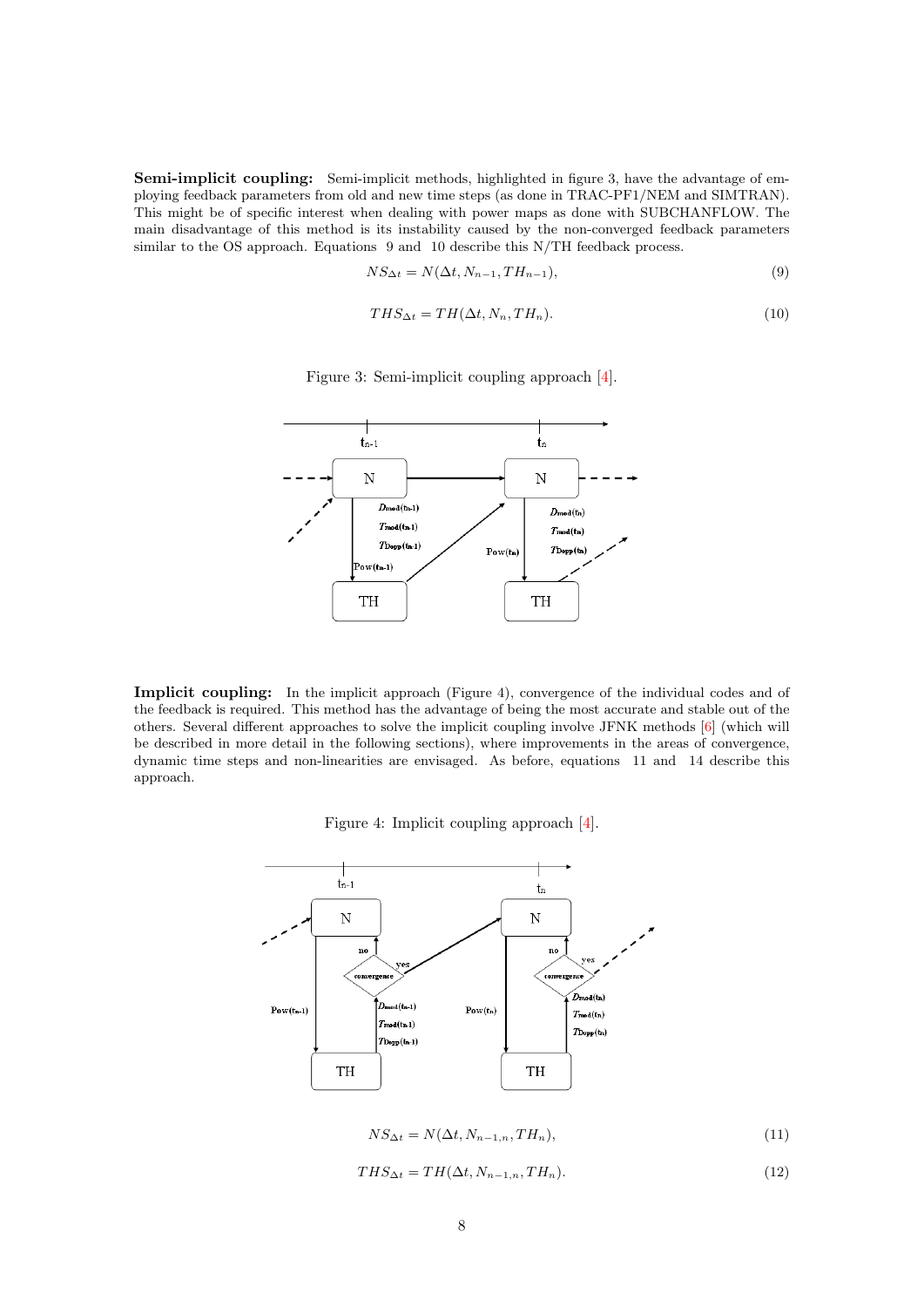#### <span id="page-9-0"></span>Fixed point iteration (Picard) :

The Fixed Point Iteration (FPI) scheme is not an implicit scheme but approximates it by adding an iteration loop to the current explicit scheme. The advantage of the method is that it allows the use of larger time steps; however the nested loop iteration could take much more time in getting a converged solution and could be less efficient than the explicit scheme with small time steps. This type of coupling is implemented in DYNSUB<sup>[2](#page-9-3)</sup>. Additional modifications could accelerate the rate of convergence of the non-linear Picard iterations in order to make it a viable candidate for reactor analysis. Schemes such as Steffensen and vector Wynn-Epsilon algorithms [\[5\]](#page-21-5) can be used to accelerate the convergence rate.

$$
NS_{\Delta t} = N(\Delta t, N_{n-1,n}, TH_n),\tag{13}
$$

$$
THS_{\Delta t} = TH(\Delta t, N_n, TH_n). \tag{14}
$$

#### <span id="page-9-2"></span><span id="page-9-1"></span>3.2 Jacobian-Free Newton-Krylov

The JFNK method [\[7\]](#page-21-7) combined with physics-based preconditioning is understood to be a modern multiphysics algorithm. It significantly differs from traditional OS methods. The method has been widely used and its objective lies on obtaining a final solution for non-linear solvers by treating all equations simultaneously. This method presents several advantages and disadvantages, and they are based on a nonlinear iterative method (Newton) applied to a residual equation of all the sets of multi-physics PDEs, in which each Newton step is solved iteratively using a Krylov method.

Advantages:

- 1. It performs Newton iterations on a complicated multi-scale function, where forming the Jacobian is complicated.
- 2. No splitting or linearization error occurs.
- 3. It is a clean way to include a variety of non-linear phenomena.
- 4. One can implement a variety of higher order time discretization.
- 5. It opens the door for sensitivity analysis, compared to other numerical techniques.
- 6. The overall non-linear convergence of the method is not directly affected by the approximations made in the preconditioning.
- 7. It allows Solving the full dimensional system implicitly.

#### Disadvantages:

- 1. One needs to solve non-linear problems with iterations (Newton method) and a good initial guess is needed.
- 2. One must produce effective pre-conditioners.
- 3. Convergence issues near local extrema exists.

Solving nonlinear PDE's in a tightly coupled manner has its own set of challenges. One is the need to form a large linear system for use during Newton iterations. The JFNK is based on a nonlinear iterative method applied to a residual equation of the set of multi-physics PDEs, in which each Newton step is solved iteratively using a linear decomposition on a Krylov vector basis. As the number of solution variables grows, the matrix holding the Jacobian entries also grows. The increasing size of the matrix

<span id="page-9-3"></span><sup>2</sup>Refer to report no. CTH-NT-288, section 2.2.1, where details about DYNSUB are given in addition to the representative figure 4.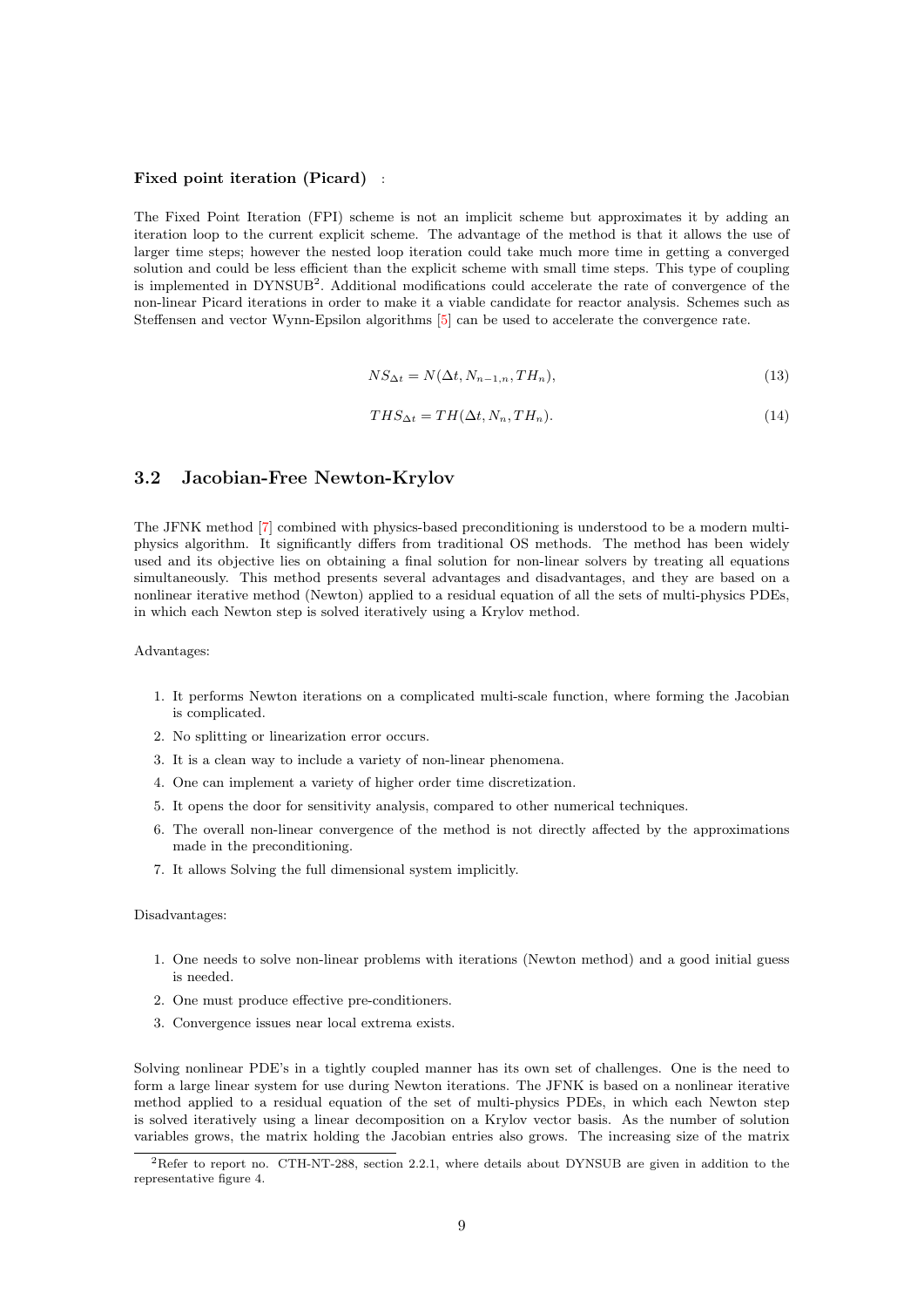means a greater memory consumption. Further, it takes time to fill in the full Jacobian and for problems with highly nonlinear material properties the true Jacobian can often be difficult to obtain. For these reasons, Krylov methods for solving the resultant linear systems obtained by the Newton linearization are used. The Krylov method, requires robust techniques to approach the solution of some coupled multiphysics problems which produce linear systems that are block un-symmetric. Some of these methods involve the GMRES (Generalized Minimum Residual), BiCGSTAB (Bi-Conjugated Gradient Stabilized) and TFQMR (Transpose-free Quasi Minimal Residual). The first one mentioned is the most popular due to its efficiency in solving non-symmetric system of equations, which makes it attractive for the usage in tightly coupled multi-physics systems.

This iterative methods for solving the systems require only a matrix-vector product and not the full matrix (do not require the Jacobian matrix itself but simply the action of the Jacobian matrix on a vector). Therefore, the full Jacobian is not necessary and the Jacobian-free scheme is utilized. Approximating this matrix-vector product by differencing, which requires two nonlinear function evaluations, is the basis of the JFNK method (only requires residual evaluations). This allows for a modular, pluggable architecture that greatly simplifies the addition of new physics and coupling them together. By separating the physics processes into kernels (i.e. N and TH), each kernel is responsible for evaluating its portion of non-linear residual. Hereafter more details are given about Newton's method, specially the steps needed for applying the method which involve:

- 1. Form the Jacobian matrix.
- 2. Solve the sparse linear system.
- 3. Apply this update to obtain the next iteration of the solution state vector.

<span id="page-10-0"></span>The Newton iteration starts with the residual equation [15;](#page-10-0)

$$
\frac{\partial u}{\partial t} - f(u, t) = res(u) = 0, \quad u = [u_1, ..., u_m]^T,
$$
\n(15)

<span id="page-10-1"></span>where " $res$ " is the function obtained by means of the governing equations of the system and " $u$ " is the state vector. Taking the Taylor series expansion of the function, neglecting higher-order terms and setting  $res(u^{k+1})$  equal to the zero vector, a set of equations of the form  $A\hat{x} = b$  is obtained, such as in equations [16](#page-10-1) and [17;](#page-10-2)

<span id="page-10-2"></span>
$$
J(u^k)\delta u^k = -res(u^k), \approx A\hat{x} = b,\tag{16}
$$

The Newton step is updated as:

$$
u^{k+1} = u^k + \delta u^k,\tag{17}
$$

where  $\delta u^k$  is the updated vector and "k" is the iteration index. The residual vector of each system may be computed for an approximated solution  $\hat{x}$  as in equations [18](#page-10-3) and [19;](#page-10-4)

<span id="page-10-3"></span>
$$
res = b - A\hat{x},\tag{18}
$$

$$
res_i \equiv \sum_j [y_i - f(x_j, ..., x_N)]^2.
$$
 (19)

<span id="page-10-4"></span>Moreover, in vector notation the  $(i, j)^{th}$  element of the Jacobian matrix is given by  $J_{i,j} = \frac{\partial res_i(u)}{\partial u_j}$ . Then, the global function res can be made by concatenating the evaluations of the different systems. If one does not know a solution " $x$ " but an approximation " $\hat{x}$ ", the residual (res) can be computed but not the error. In many cases, the smallest the residual is, the closer the approximation is to the solution.

This Newton iterative scheme is formulated to reduce the residual. But the matrix-vector products  $J(u^k)\delta u^k$  ( $\delta u^k$  is the perturbation between Newton iterations, as in equation [17\)](#page-10-2) are approximated by the finite-difference form as the directional Gateaux derivative. One can see the advantage of the JFNK, which lies on the determination of the approximated update vector and which does not require computing or inverting the Jacobian. Only the action of the Jacobian on the Krylov vector is needed. In order to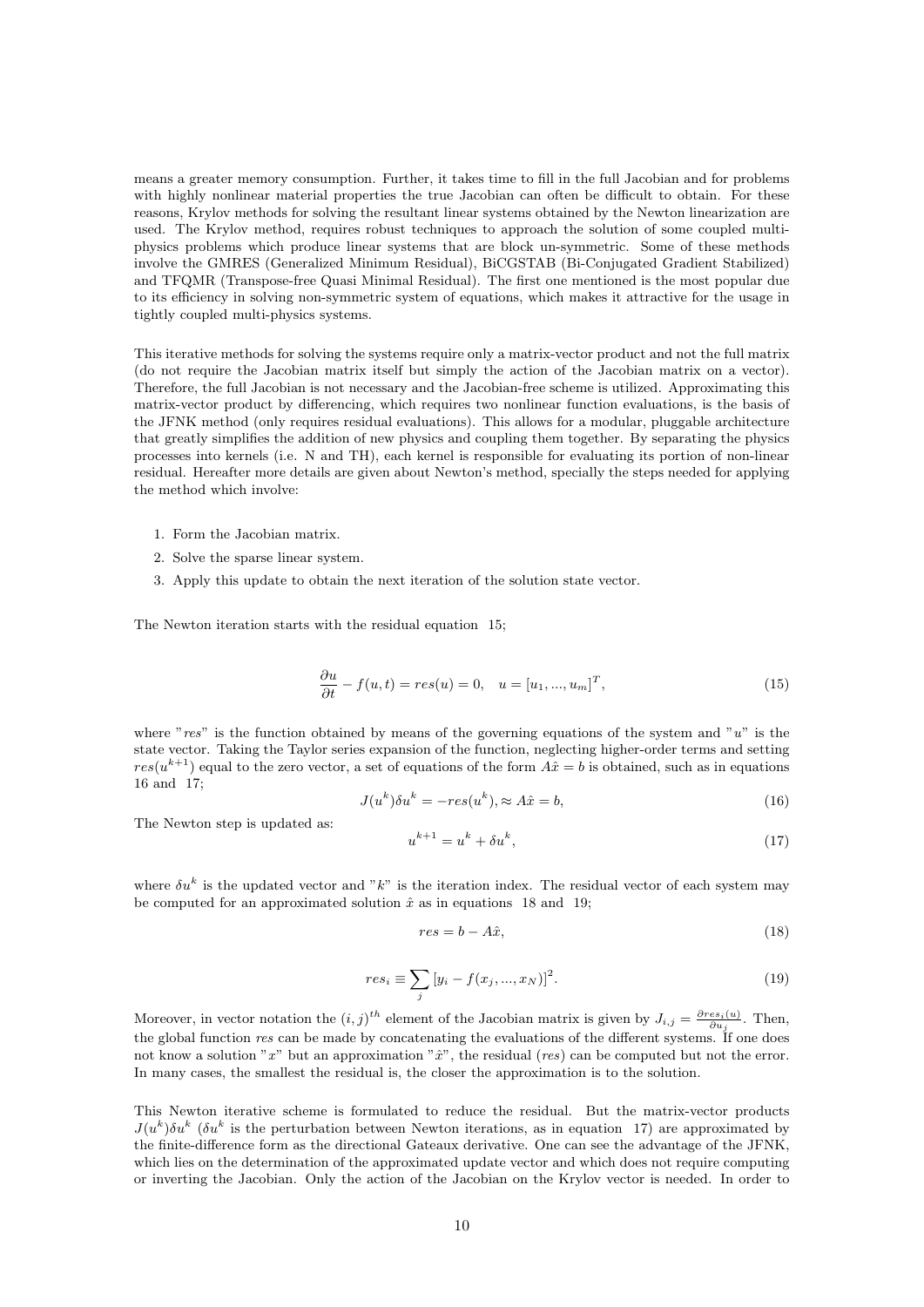<span id="page-11-0"></span>accelerate the convergence of the method, a preconditioning " $M$ " is applied (noting that the nonlinear iteration index " $k$ " can be dropped out since the Krylov iteration is performed at a fixed " $k$ "):

$$
J(u)M^{-1}\delta u = \frac{res(u+hM^{-1}\delta u) - res(u)}{h}.
$$
\n
$$
(20)
$$

Where in equation [20,](#page-11-0)  $res(u)$  is the non-linear residual function, h is the perturbation parameter and M symbolically represents the preconditioning matrix. In fact, all Kernels are required to supply a residual. Alternatively, the residual could be calculated by calling a third party application or doing some calculations on the meso-scale and extrapolating to form the engineering scale residual. Kernels can also optionally provide a Jacobian or preconditioning matrix, which can then be used for physics based preconditioning of the matrix free calculation. Often, the diagonal block is provided by a Kernel which is usually sufficient for effective preconditioning (necessary for optimal convergence of the Krylov solver). In PARCS for instance, the Krylov subspace method BICGSTAB preconditioned with BILU3D is employed to solve the CMFD problem.

<span id="page-11-1"></span>Once again, in the JFNK method, the nonlinear iteration is not solved directly and the Jacobian is neither formed nor inverted at each iteration step. Instead, the update  $\delta u^k$  vector is projected on a Krylov subspace where the projected vector is iteratively solved. The approximated solution at the l- th Krylov iteration,  $\delta u_l$ , is constructed through a linear combination of the Krylov vectors (the k-eigenvalue problem could become part of the Krylov solution vector). The solver approximates the update vector on a Krylov subspace of dimension l as shown in equation [21.](#page-11-1)

$$
\delta u_l^k = \delta u_0^k + \sum_{j=0}^{l-1} \alpha_j (J^k)^j (J^k \delta u_0^k + res(u^k))), \tag{21}
$$

with  $\delta u_0^k$  as an initial guess and  $\alpha_j$  is a scalar part of the Krylov iteration. In fact, this initial guess is evaluated as:  $u_0 = -res_0(u) - J\delta u_0$ .

Then, using the selected iterative solver (GMRES or BiCGSTAB for instance) the dimension of the subspace is increased until a good convergence effect on the Newton iteration is predicted, using the inexact Newton method stopping criterion:

$$
\| J^k \delta u_t^k + res(u^k) \|^2 < \varepsilon_L \| res(u^k) \|^2,
$$
\n
$$
(22)
$$

In the previous equation,  $\varepsilon_L \ll 1$ . The term inexact refers only to the stopping criteria of the inner iterative solver, since this loop is to be re-executed until the outer Newton iteration loop has converged. When using the GMRES as the inner iterative solver, the linearized update vector is constructed from an orthonormal basis of the Krylov subspace generated by,  $\delta u_{l+1}^k = J^k \delta u_l^k + res(u^k)$ . This is obtained from an Arnoldi procedure which consists of an iterative orthogonal decomposition of  $\delta u_{l+1}^k/\parallel \delta u_{l+1}^k \parallel$ . This results in an orthogonal basis on which an update vector can be defined, and whose coefficients are then computed to minimize (in the least-square sense) the residual  $|| J^k \delta u_l^k + res(u^k) ||^2$ .

The determination of an efficient set of convergence parameters is essential to the success of the JFNK method. Too large values would result in more non-linear Newton iterations and thus larger CPU consumption, whereas a too small value would increase the number of linear iterations, hence enlarging the size or the number of Krylov vectors of the problem. One should also consider an additional parameter λ, which is sometimes used to damp the update predicted by the Newton, i.e.  $u^{k+1} = u^k + \lambda \delta u^k$ , with  $0 \leq \lambda \leq 1$ . One of the reasons for this is that Newton methods may not converge or converge very slowly if the initial guess is too far from the solution.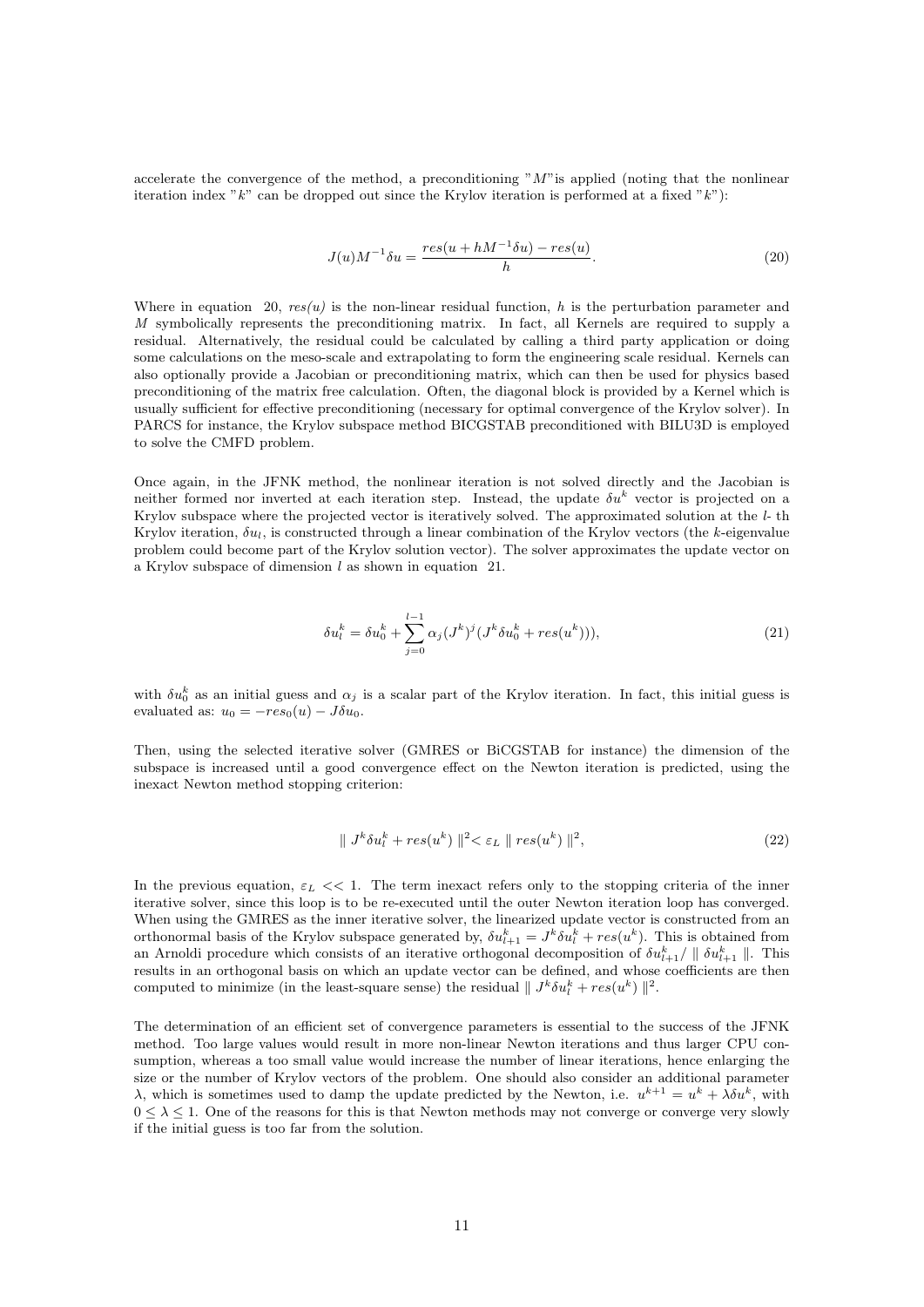#### <span id="page-12-0"></span>3.2.1 Preconditioning the JFNK:

The objective of preconditioning the JFNK is to reduce the number or Krylov iterations (related) to convergence, by efficiently clustering eigenvalues of the iteration matrix. This iteration matrix should be a good approximation of the Jacobian and should be easier to form and solve as compared to the Jacobian matrix itself. To be applicable to large problems, JFNK methods require a proper preconditioner to reduce the number of the solver iterations. A preconditioning consists of formally applying an operator (M in equation [20\)](#page-11-0) in order to reduce the condition number (i.e. the ratio of the largest eigenvalue to the lowest eigenvalue) for the system, which helps improving the convergence of the iterative method. Since applying left preconditioners changes the norm of the residual by which convergence to a linear iterative method is measured, right preconditioning is preferred. From equation [20,](#page-11-0) it is seen that the best preconditioner operator would be Jacobian itself, since the operator to be inverted would become the identity matrix. This is the reason why some Newton-Krylov methods do form and store full or partial explicit Jacobians during the procedure, which increase the size of the computation. The quality of the preconditioner will be ultimately measured in the reduction of the Krylov iterations compared to the additional computation required to calculate the action of the preconditioner,  $M^{-1}$ . Some preconditioning approaches are standard, which involve Incomplete Cholesky factorization, Incomplete-LU factorization, Sparse Approximate Inverses, Block-Jacobi splitting, additive Schwarz method, Newton-Krylov-Schwarz, and physics-based preconditioning. The basic principles of behind preconditioning are mentioned hereafter. The fundamental idea is to use a Krylov subspace method on a modified system that satisfies:

$$
M^{-1}Ax = M^{-1}b,\t\t(23)
$$

<span id="page-12-1"></span>where the matrix product " $M^{-1}A$ " does not need to be formulated. The equation [23](#page-12-1) represents in fact the left preconditioning procedure. Right preconditioning involves:

 $AM^{-1}u = b$ , with  $x = M^{-1}u$ ,

and the split preconditioning (central) assumes " $M = M_{left} M_{right}$ " satisfying:

$$
M_{left}^{-1}AM_{right}^{-1}u = M_{left}^{-1}b
$$
, with  $x = M_{right}^{-1}u$ ,

and the general Krylov algorithm for this preconditioner type is:

| Algorithm 1 Illustration of the Krylov algorithm applied to the split type of preconditioning. |  |  |  |  |  |  |
|------------------------------------------------------------------------------------------------|--|--|--|--|--|--|
|------------------------------------------------------------------------------------------------|--|--|--|--|--|--|

| $x_0$ =initial guess                                    |
|---------------------------------------------------------|
| $r_0 = b - Ax_0$                                        |
| Perform $k$ iteration over the Krylov space method for: |
| $M_{left}^{-1}AM_{right}^{-1}u = M_{left}^{-1}r_0$      |
| with $u_0 = 0$ .                                        |
| $x_k = x_0 + M_{right}^{-1} u_k$                        |

In fact, iterative techniques such as Block-SOR or Multi-grid can be used as preconditioners. Based on equations [16](#page-10-1) to [23,](#page-12-1) specific algorithms for preconditioning can be formulated  $3$ . The preconditioner should satisfy some requirements and characteristics:

- 1. Convergence should be faster for preconditioned systems than for the original system.
- 2. Operation with the preconditioner should be easy to perform.
- <span id="page-12-2"></span>3. Left preconditioning does not require extra steps to compute  $u$ .

<sup>3</sup>The objective of this report is not to give a detailed description of these type of algorithms (detailed formulation of these methods is given in [\[8\]](#page-21-8) and [\[9\]](#page-21-9) among many other references).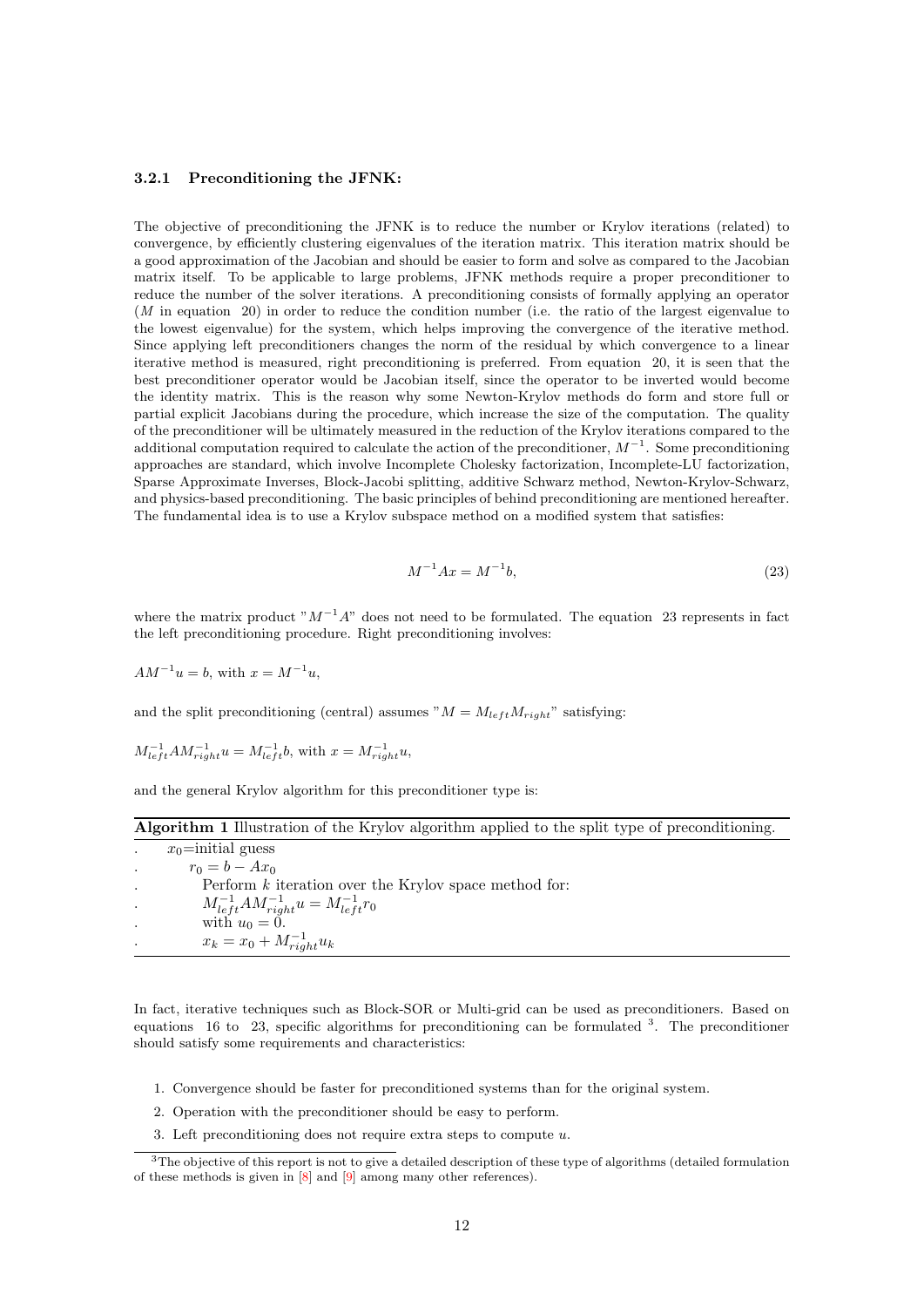- 4. Right preconditioning does not affect the residual norm.
- 5. Central preconditioning preserves symmetry.

Preconditioned Conjugate Gradient (PCG).

Algorithm 2 Illustration of the algorithm applied to PCG.

Compute  $r_0 = b - Ax_0$ ,  $z_0 = M^{-1}r_0$  and  $p_0 = z_0$ . while convergence For  $j = 0,1...$  $a_j = (r_j, z_j)/(Ap_j, p_j)$  $x_{j+1} = x_j + a_j p_j$ .  $r_{j+1} = r_j - a_j A p_j$ .  $z_{j+1} = M^{-1}r_{j+1}$  $\beta_j = (r_{j+1}, z_{j+1})/(r_j, z_j)$  $p_{j+1} = z_{j+1} + \beta_j p_j$ . end . end

Conjugate Gradient with Split.

Algorithm 3 Illustration of the algorithm applied to conjugate gradient with split preconditioning.

Compute  $r_0 = b - Ax_0, z_0 = M^{-1}r_0$  and  $p_0 = M^{-T}z_0$ . while convergence For  $j$  =  $0,1...$  $a_j = (z_j, z_j)/(Ap_j, p_j)$  $x_{j+1} = x_j + a_j p_j$  $z_{j+1} = z_j - a_j M^{-1} Ap_j$ .  $\beta_j = (z_{j+1}, z_{j+1})/(z_j, z_j)$ .  $p_{j+1} = M^{-T} z_{j+1} + \beta_j p_j$ . end . end

The GMRES with no preconditioning.

Algorithm 4 Illustration of the algorithm applied to GMRES with no preconditioning. Select  $x_0$  and a Krylov space size m Compute  $r_0 = b - Ax_0$ ,  $\beta = || r_0 ||_2$  and  $v_1 = \frac{r_0}{\beta}$ For  $j = 0,1...m$ Compute  $w = Av_i$ for i = 1...j, do:  $h_{i,j} = (w, v_i)$  and  $w = w - h_{i,j} v_i$  $h_{j+1}, 1 = || w ||_2, v_{j+1} = w/(h_{j+1,j})$ Define:  $V_m = [v_1, ..., v_m]$  and  $H_m = h_{i,j}$ . end Compute the update solution:  $x_m = x_0 + V_m y_m$ where  $y_m = min \parallel \beta e_1 - H_m y \parallel_2$  and  $e = [1, 0, ..., 0]^T$ If satisfied stop, else restart at the Arnoldi step and set  $x_0 < -x_m$ 

Which differs from the GMRES with right preconditioning.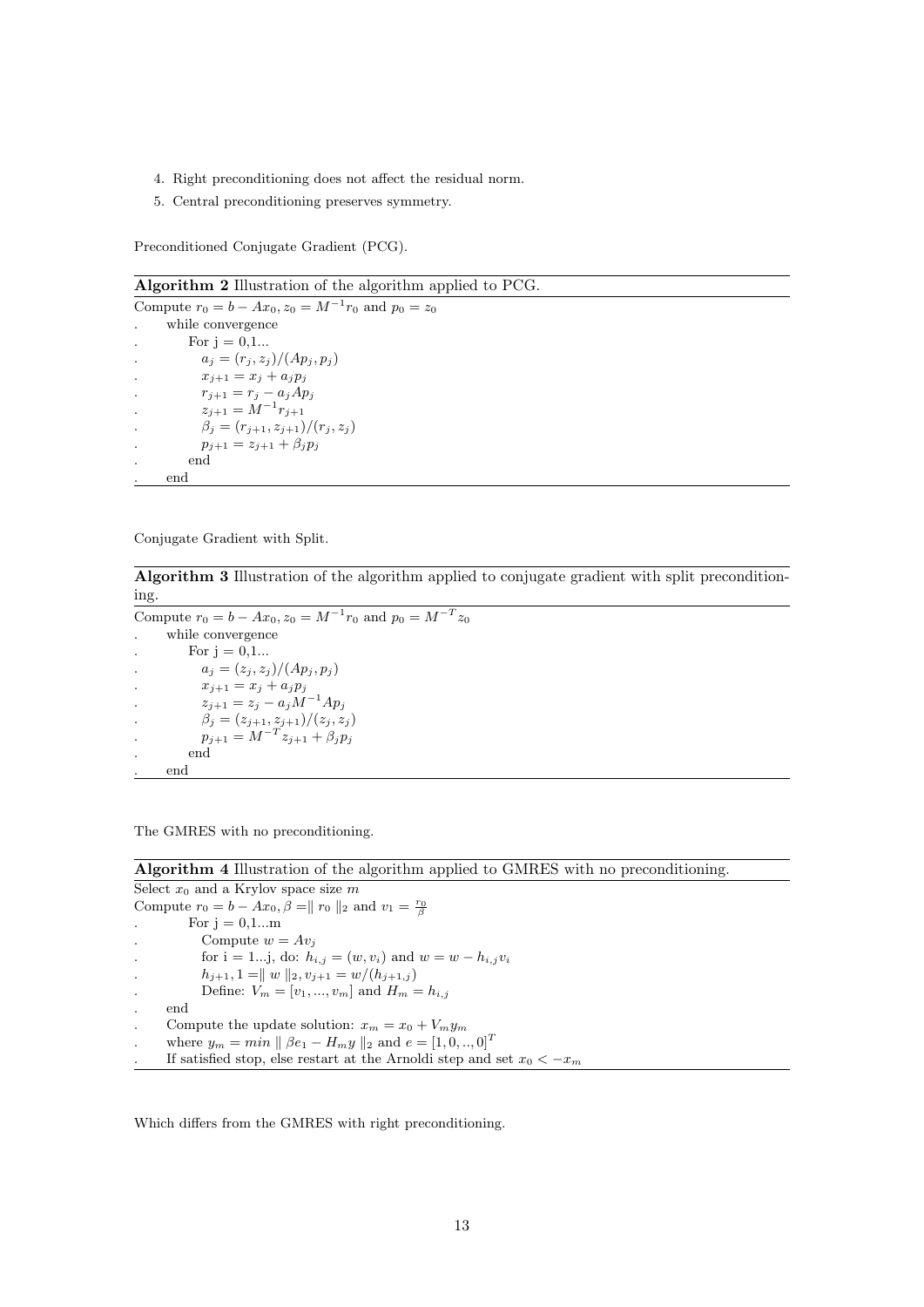Algorithm 5 Illustration of the algorithm applied to GMRES with right preconditioning.

Select  $x_0$  and a Krylov space size m Compute  $r_0 = b - Ax_0$ ,  $\beta = || r_0 ||_2$  and  $v_1 = \frac{r_0}{\beta}$ For  $i = 0, 1...m$ . Compute  $z = M^{-1}v_j$ Compute  $w = Az_i$ ) for i = 1...j, do:  $h_{i,j} = (w, v_i)$  and  $w = w - h_{i,j} v_i$  $h_{j+1}, 1 = || w ||_2, v_{j+1} = w/(h_{j+1,j})$ Define:  $V_m = [v_1, ..., v_m]$  and  $H_m = h_{i,j}$ . end Compute the update solution:  $x_m = x_0 + M^{-1}V_m y_m$ where  $y_m = min \parallel \beta e_1 - H_m y \parallel_2$  and  $e = [1, 0, ..., 0]^T$ If satisfied stop, else restart at the Arnoldi step and set  $x_0 < -x_m$ 

In addition, the preconditioned BiCGSTAB algorithm is shown in the following algorithm.

Algorithm 6 Preconditioned BiCGSTAB algorithm [\[8\]](#page-21-8).  $r_0 = b - Ax_0$  for an initial guess  $x_o$  $\rho_0 = \alpha = \omega_0 = 1$  $v_0 = p_0 = 0$ For  $i = 1, 2, 3...$  $\rho_i = (r_0, r_{i-1})$  $\beta = (\rho_i/\rho_{i-1}) * (\alpha/\omega_{i-1})$  $p_i = r_{i-1} + \beta(p_{i-1} - \omega_{i-1}v_{i-1})$ Solve  $Py = p_i$  for y  $v_i = Ay$  $\alpha = \rho_i/(r_0, vi)$  $s = r_{i-1} - \alpha V_i$ Solve  $Pz = s$  for z  $t = Az$ .  $\omega_i = (t, s)/(t, t)$ .  $x_i = x_{i-1} + \alpha y + \omega_i z$ . if  $x_i$  is converged, then quit. .  $r_i = s - \omega_i t$ . end

<span id="page-14-1"></span><span id="page-14-0"></span>Physics-based preconditioning: The physics based preconditioning will be addressed now and in fact (for the sake of exemplification), if one considers a linear thermo-mechanical system depending on temperature (T) and x,y,z displacements (coupled to each other as well as being coupled to the tempera-ture), an ideal preconditioning matrix could then look like [24](#page-14-1) [\[10\]](#page-21-10);

$$
M = \begin{bmatrix} (F_T)_t & 0 & 0 & 0 \\ (F_x)_t & (F_x)_x & (F_x)_y & (F_x)_z \\ (F_y)_t & (F_y)_x & (F_y)_y & (F_y)_z \\ (F_z)_t & (F_z)_x & (F_z)_y & (F_z)_z \end{bmatrix} .
$$
 (24)

In this case  $F''$  is the function relating the temperature and space variables. The solution of the system will proceed in rows: the result of the first row will be used to solve for the next row and so on.

This class of preconditioners of the JFNK method tend to reduce significantly the implicit system, or a sequence of explicit or implicit systems may be solved in place of the fully coupled system. The idea is to implement multiple iterations of the "delta form" algorithm as preconditioner. By "delta form", it is implied that the equations follow a trend similar to the one discussed previously, where the linear system  $Pu = b$  is solved for  $\delta u$  as  $P\delta u = b - P\delta u_0$ , which is actually referred to as the residual form. To construct the preconditioners, the following steps should be applied.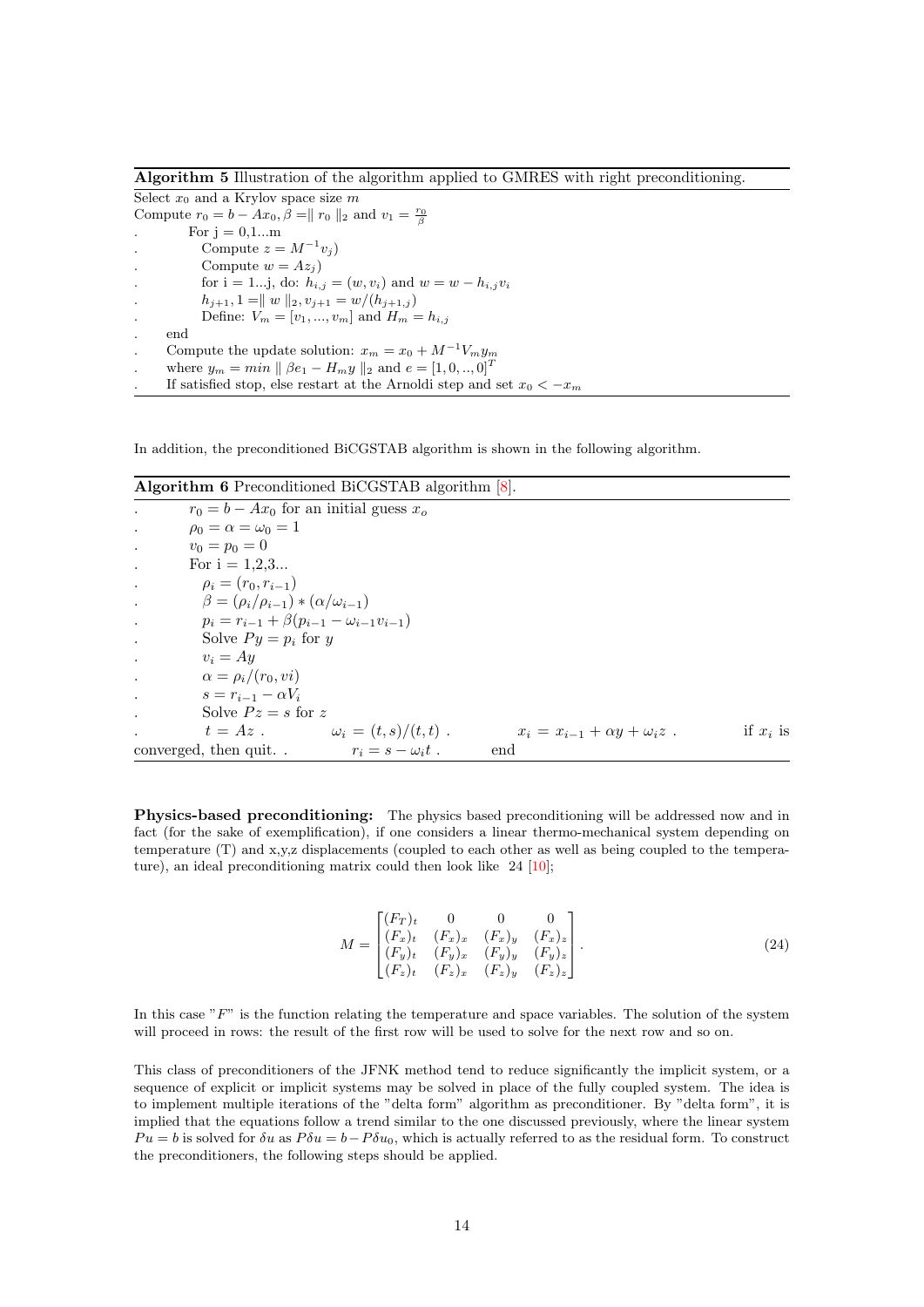- 1. Construct the root finding form of the system of PDEs.
- 2. A discretized method is constructed by implementing the correct linearized and discretization techniques.
- 3. Solve the system for the desired solution and apply the residuals.

It is to note that since JFNK does not need the creation of the Jacobian, time-splitting approaches, such as semi-implicit methods, can be used as preconditioners. The inverse of the Jacobian can be viewed as a linearized time-step advancement scheme. Thus, a less computationally expensive time-step advancement scheme could be used as the preconditioner, with the difference that this scheme would be applied to iteratively update vectors rather than the residual. For instance, the so called implicit balance solution, consists of nesting a fast but inaccurate solution method (Operator Split Semi-Implicit, OSSI) as a preconditioner of a more accurate JFNK method in order to provide a solution method which is both fast and accurate. The resulting preconditioned JFNK method can be written as:

for each time step —-for each Newton iteration ——–for each Krylov iteration ————COMPUTE an OSSI and calculate the residual differences ——–end Krylov iteration —-end Newton iteration end time step

In the situation where the coupling is to be based on an existing set of codes, the implementation of such a method could require significant modifications to the structure of the code, unless their solvers were already based on JFNK methods. A solution is to use an Approximated Block Newton (ABN) method [\[11\]](#page-21-11), which is based on a different approach for seeking modularity and simpler implementation, where the different solvers of the coupling can be preserved as black-box solvers. The original idea is to derive a Newton method based not on the original equation set, but on the solvers or each sub-problem.

<span id="page-15-0"></span>To understand the ABN method, one can consider two solvers, F and G, possibly implicit in time with variables  $x$  and  $y$ . The coupled system can be formulated as in equations [25](#page-15-0) and [26:](#page-15-1)

$$
x_{k+1}^{n+1} = F(x_k^{n+1}, y),\tag{25}
$$

$$
y_{k+1}^{n+1} = G(x, y_k^{n+1}).
$$
\n(26)

<span id="page-15-2"></span><span id="page-15-1"></span>Here  $k$  is counting the inner iterations of the two solvers, which can be only one if the codes solve their temporal step directly. The problem can be written in a residual form as in equations [27](#page-15-2) and [28:](#page-15-3)

$$
f(x, y) = x - F(x, y) = 0,\t(27)
$$

$$
g(x, y) \equiv y - G(x, y) = 0,\tag{28}
$$

<span id="page-15-4"></span><span id="page-15-3"></span>and a block Newton method is constructed as in [29;](#page-15-4)

$$
\begin{pmatrix}\n\frac{\partial f}{\partial x} & \frac{\partial f}{\partial y} \\
\frac{\partial g}{\partial x} & \frac{\partial g}{\partial y}\n\end{pmatrix}\n\begin{pmatrix}\n\Delta x \\
\Delta y\n\end{pmatrix} = -\begin{pmatrix} f \\
g \end{pmatrix}.
$$
\n(29)

The idea is to left-precondition the system using the Jacobian inverses of the sub-problem, by proving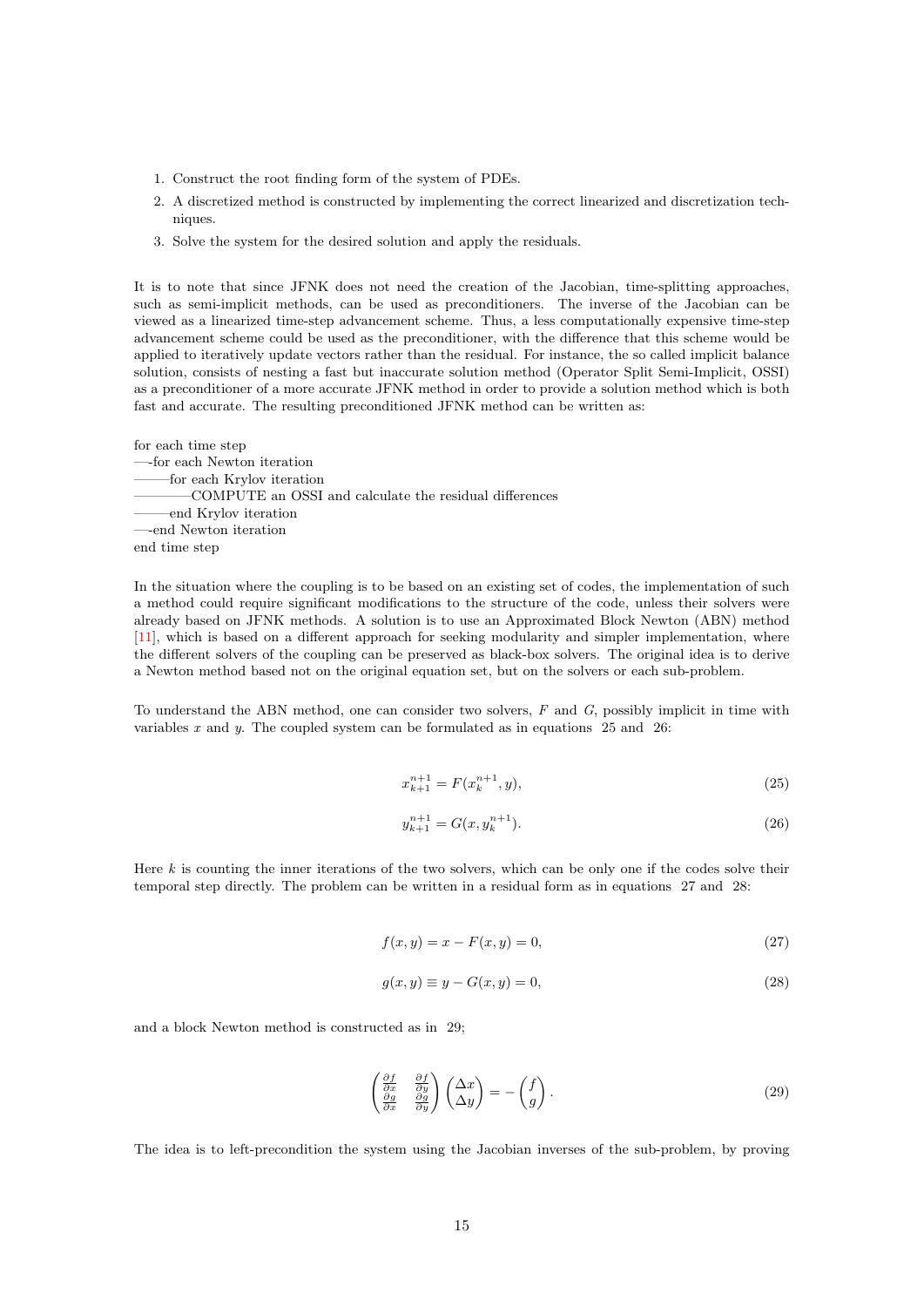<span id="page-16-0"></span>that there is no need to compute the Jacobian blocks, as in equation [30.](#page-16-0)

$$
\begin{pmatrix}\n\frac{\partial f}{\partial x}^{-1} & 0 \\
0 & \frac{\partial g}{\partial y}^{-1}\n\end{pmatrix}\n\begin{pmatrix}\n\frac{\partial f}{\partial x} & \frac{\partial f}{\partial y} \\
\frac{\partial g}{\partial x} & \frac{\partial g}{\partial y}\n\end{pmatrix}\n\begin{pmatrix}\n\Delta x \\
\Delta y\n\end{pmatrix} = -\begin{pmatrix}\n\frac{\partial f}{\partial x}^{-1} & 0 \\
0 & \frac{\partial g}{\partial y}^{-1}\n\end{pmatrix}\n\begin{pmatrix}\nf \\
g\n\end{pmatrix}.
$$
\n(30)

<span id="page-16-1"></span>Using Gauss elimination the previous system can be formulated as in [31:](#page-16-1)

$$
\begin{pmatrix} I & C \\ 0 & S \end{pmatrix} \begin{pmatrix} \Delta x \\ \Delta y \end{pmatrix} = -\begin{pmatrix} q \\ r \end{pmatrix}.
$$
 (31)

with  $C = \left(\frac{\partial f}{\partial x}\right)^{-1} \frac{\partial f}{\partial y}$ ;  $S = I - \left(\frac{\partial g}{\partial y}\right)^{-1} \frac{\partial g}{\partial x} C$ ;  $q = \left(\frac{\partial f}{\partial x}\right)^{-1} f$  and  $r = \left(\frac{\partial g}{\partial y}\right)^{-1} g - \left(\frac{\partial g}{\partial y}\right)^{-1} \frac{\partial g}{\partial x} q$ .

The update for  $\Delta y$  can be solved separately and can be then included in the equation for  $\Delta x$  to solve the entire system at each Newton iteration. The expressions for  $C, S$  and  $r$  include partial derivatives (coupling derivatives) which cannot be obtained easily with black box solvers. However, we can do:

- 1. Taylor expansion that include the "coupling derivatives".
- 2. So  $S\Delta y = -r$  is not solved for  $\Delta y$  directly but using iterative methods, i.e. Newton-Krylov method.

<span id="page-16-3"></span><span id="page-16-2"></span>The Newton-Krylov method requires only the action of S and C on the Krylov vectors. Second, using a Taylor expansion of the 1st order to express the "coupling derivative" terms of  $S$  and  $C$ , the action of them on a Krylov vector  $v$  can be approximated by equations [32,](#page-16-2) [33](#page-16-3) and [34](#page-16-4) as;

$$
Cv = \left(\frac{\partial f}{\partial x}\right)^{-1} \frac{\partial f}{\partial y} v \approx \frac{1}{\varepsilon} \left(\frac{\partial f}{\partial x}\right)^{-1} [f(x, y + \varepsilon v) - f(x, y)],\tag{32}
$$

$$
Sv = v - \left(\frac{\partial g}{\partial y}\right)^{-1} \frac{\partial g}{\partial x} Cv \approx v + \frac{1}{\varepsilon} \left(\frac{\partial g}{\partial y}\right)^{-1} [g(x, y - \varepsilon Cv) - g(x, y)],\tag{33}
$$

$$
r = \left(\frac{\partial g}{\partial y}\right)^{-1} \left(g - \frac{\partial g}{\partial x}q\right) \approx \left(\frac{\partial g}{\partial y}\right)^{-1} g(x + q, y). \tag{34}
$$

<span id="page-16-5"></span><span id="page-16-4"></span>These new expressions include only terms in the form  $(\frac{\partial f}{\partial x})^{-1} f$  or  $(\frac{\partial g}{\partial y})^{-1} g$ , which can be approximated using  $F$  and  $G$  by considering a block-wise Newton iteration for the system mentioned in equations [27](#page-15-2) and [28,](#page-15-3) but where the variables x and y at iteration  $k+1$  are approximated using equations [25](#page-15-0) and [26,](#page-15-1) by one fixed point iteration of  $F$  and  $G$  as highlighted below (equations [35](#page-16-5) and [36\)](#page-16-6).

$$
x_{k+1} = x_k - \left(\frac{\partial f}{\partial x}(x_k, y)\right)^{-1} f(x_k, y) = F(x_k, y),\tag{35}
$$

$$
y_{k+1} = y_k - \left(\frac{\partial g}{\partial x}(x, y_k)\right)^{-1} g(x, y_k) = G(x, y_k). \tag{36}
$$

<span id="page-16-6"></span>Therefore, the implementation of the Approximated Block Newton algorithm for a transient problem can be decomposed as: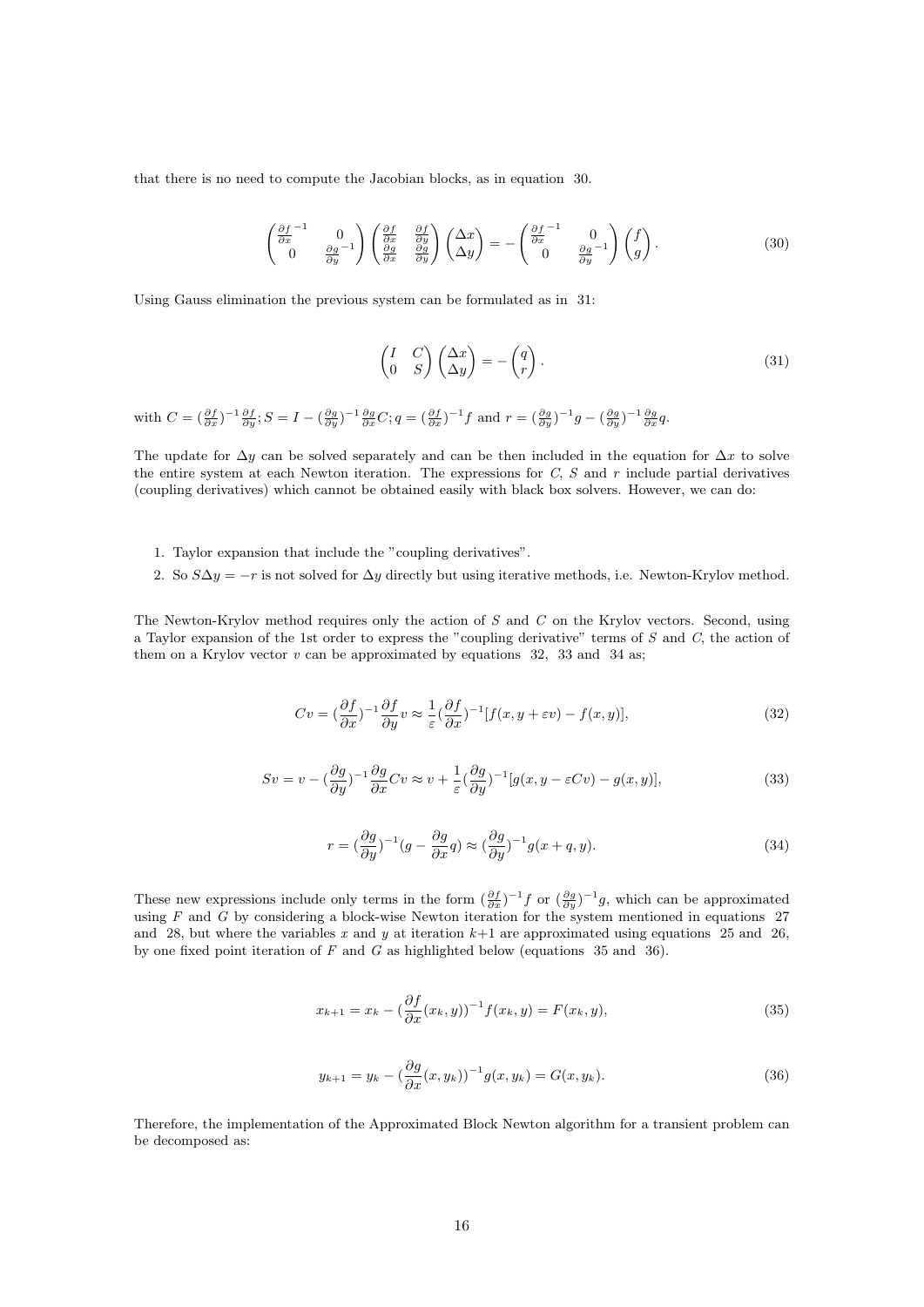for each time step —-for each Newton iteration —–1) Compute  $q = x_i - F(x_i, y_i)$ .  $-2$ ) Compute  $G = G(x_i, y_i)$ . —3) Compute  $r = y_i - G(x_i + q, y_i)$ . —4) Solve for  $S\Delta y = -r$  for  $\Delta y$  for a given tolerance using GMRES method with:  $\overline{\phantom{a}}$   $Cv = -\frac{1}{\varepsilon} [F(x_i, y_i + \varepsilon v) - F(x_i, y_i)]$  $\longrightarrow Sv = v - \frac{1}{\varepsilon} [G(x_i - \varepsilon Cv, y_i) - G]$ —5) Compute  $y_{i+1} = y_i + \Delta y$  and  $x_{i+1} = F(x_i, y_{i+1})$ . ——-6) Convergence check. —-end Newton iteration end time step

The advantage of ABN methods is that the large system is broken down into smaller blocks, which results in inverting a matrix that is smaller than in regular JFNK methods. Like for any Newton method, globalization and optimization techniques could help to enlarge the radius of convergence and the robustness of the system.

#### <span id="page-17-0"></span>3.3 Other techniques for solving non-linear coupled systems

Three specific solvers will be discussed, the PETSc, UMFPACK and MAREID (the last two being actually incorporated as optional solvers in the POLCA-T code).

PETSc [\[12\]](#page-21-1):

The Portable Extensible Toolkit for Scientific Computation (PETSc) is suitable for solving large-scale scientific application codes in FORTRAN,  $C, C++,$  and Python. The software comprises a powerful set of tools for numerical solutions of partial differential equations and related problems on high-performance computers. PETSc is also callable from MATLAB. This software consists of a variety of libraries, each which manipulates a particular family of objects (i.e. vectors) and the operations one would like to perform on the objects. Some modules of PETSc deal with:

- Index sets, including permutations, renumbering, etc...
- Vectors, matrices.
- Managing interactions between mesh data structures and vectors and matrices.
- Over fifteen Krylov subspace methods.
- Many preconditioners, including multi-grid, block solvers, and sparse direct solvers.
- Non-linear solvers.
- Time steppers for solving time-dependent non-linear PDEs.

The PETSc enables easy comparison and use of different algorithms, i.e. it is straightforward to experiment with different Krylov subspace methods, preconditioners, or truncated Newton methods. Figure [5](#page-18-0) presents several of the individual parts in more detail.

#### UMFPACK [\[13\]](#page-21-12):

UMFPACK is a set of routines for solving systems of linear equations,  $Ax = b$ , when **A** is sparse and unsymmetrical. The sparse matrix  $\bf{A}$  can be square or rectangular, singular or non-singular, and real or complex, or any combination. UMFPACK is a built-in routine in MATLAB used by the forward and backslash operator, and the lu routine. Five primary UMFPACK routines are required to factorize A or solve for  $Ax = b$ .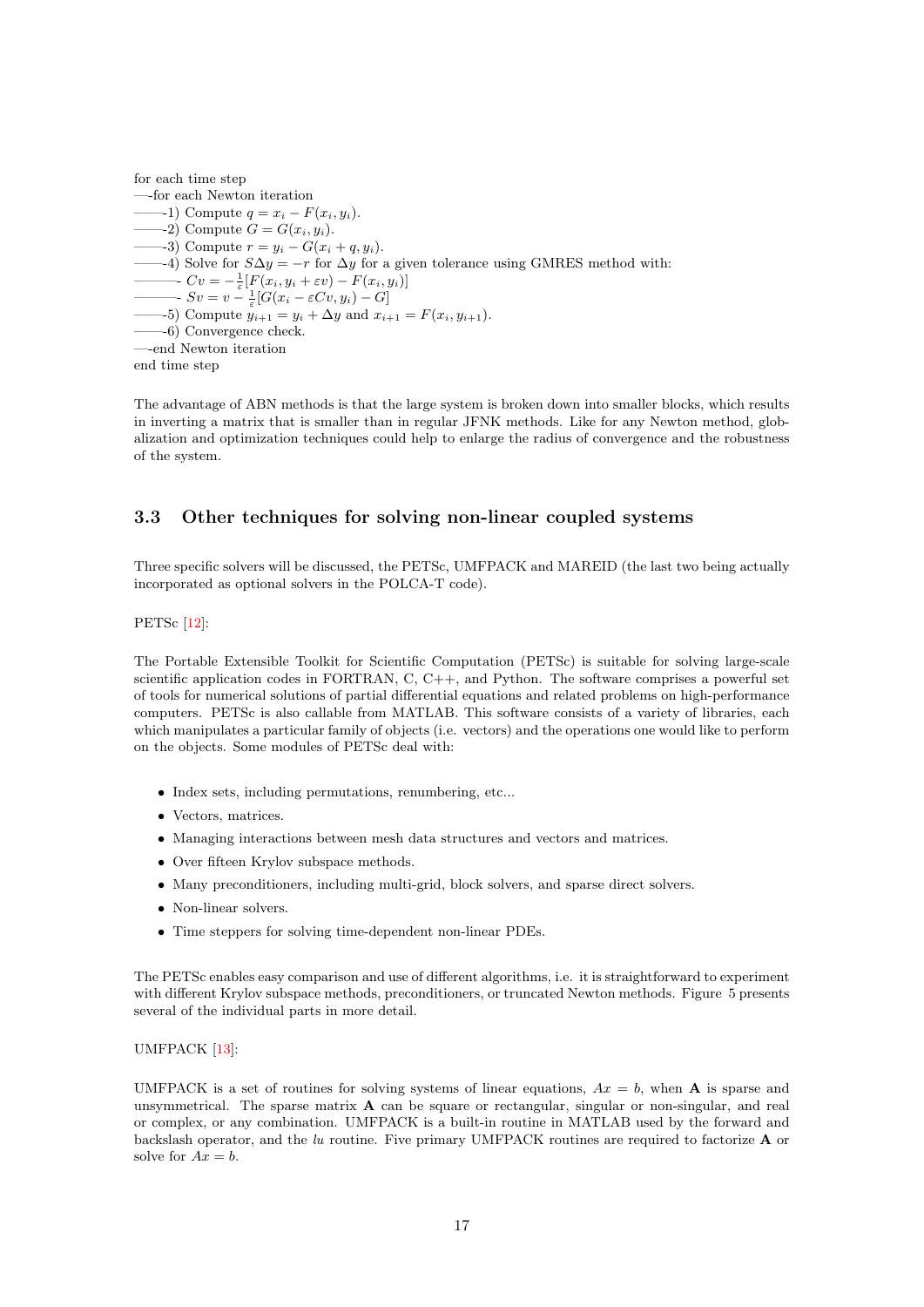<span id="page-18-0"></span>

|                      |    | <b>Nonlinear Solvers</b> |            |                                |             | <b>Time Steppers</b> |            |
|----------------------|----|--------------------------|------------|--------------------------------|-------------|----------------------|------------|
| Newton-based Methods |    |                          | Other      |                                | <b>IMEX</b> | Pseudo-Time          |            |
| Line Search          |    | Trust Region             |            | General Lindar                 |             | Stepping             | Runge–Kuti |
|                      |    |                          |            |                                |             |                      |            |
|                      |    |                          |            | <b>Krylov Subspace Methods</b> |             |                      |            |
| <b>GMRES</b>         | CG | CGS                      | Bi-CG-Stab | TFOMR                          | Richardson  | Chebychev            | Other      |
|                      |    |                          |            | <b>Preconditioners</b>         |             |                      |            |
|                      |    |                          |            |                                |             |                      |            |

Figure 5: Numerical libraries of PETSc [\[12\]](#page-21-1).

| Compressed<br>Sparse Row<br>(AIJ) | <b>Block Compressed</b><br>Sparse Row<br>(BAIJ) |  | Symmetric<br><b>Block Compressed Row</b><br>(SBAIJ) |  | Dense | Other |
|-----------------------------------|-------------------------------------------------|--|-----------------------------------------------------|--|-------|-------|

ILU

ICC

 ${\rm LU}$ 

(sequential only)

Other

|         |         | <b>Index Sets</b>    |        |       |
|---------|---------|----------------------|--------|-------|
| Vectors | Indices | <b>Block Indices</b> | Stride | Other |

• umfpack\_di\_symbolic: Returns an opaque Symbolic object as a void pointer.

Jacobi

- umfpack\_di\_numeric: Returns an opaque Numeric object as a void pointer. The object contains the numerical factorization and is used by the following routine.
- umfpack di solve: Solves a sparse linear system  $Ax = b$ ,  $A^T x = b$  or systems involving just **L** or **U**, using the numeric factorization computed by the previous routine.
- umfpack di free symbolic: Frees the Symbolic object created before.
- umfpack\_di\_free\_numeric: Frees the Numeric object created before.

UMFPACK first finds a column pre-ordering that reduces fill-in, without regard to numerical values. It scales and analyzes the matrix and then automatically selects one of the three strategies for pre-ordering the rows and columns: unsymmetrical 2-by-2 and symmetric. Several rules apply, and the first one that matches defines the strategy. Once the strategy is selected, the factorization of the matrix A is broken down into the factorization of a sequence of dense rectangular frontal matrices. The frontal matrices are related to each other by a super-nodal column elimination tree, in which each node in the tree represents one frontal matrix. This analysis phase also determines upper bounds on the memory usage, the floatingpoint operation count, and the number of non-zeros in the LU factors.

#### MAREID [\[14\]](#page-21-13):

Additive

Schwarz

Block

Jacobi

MAREID is based on MA28 (ABC) package (direct solver for sparse systems of linear equations). The package solves the system  $Ax = b$  or optionally  $A^T x = b$ . It will solve another system having the same sparsity pattern taking much less processing time. The method is a variant of Gaussian elimination for sparse systems. In addition, there are four entries as argument lists and calling sequences: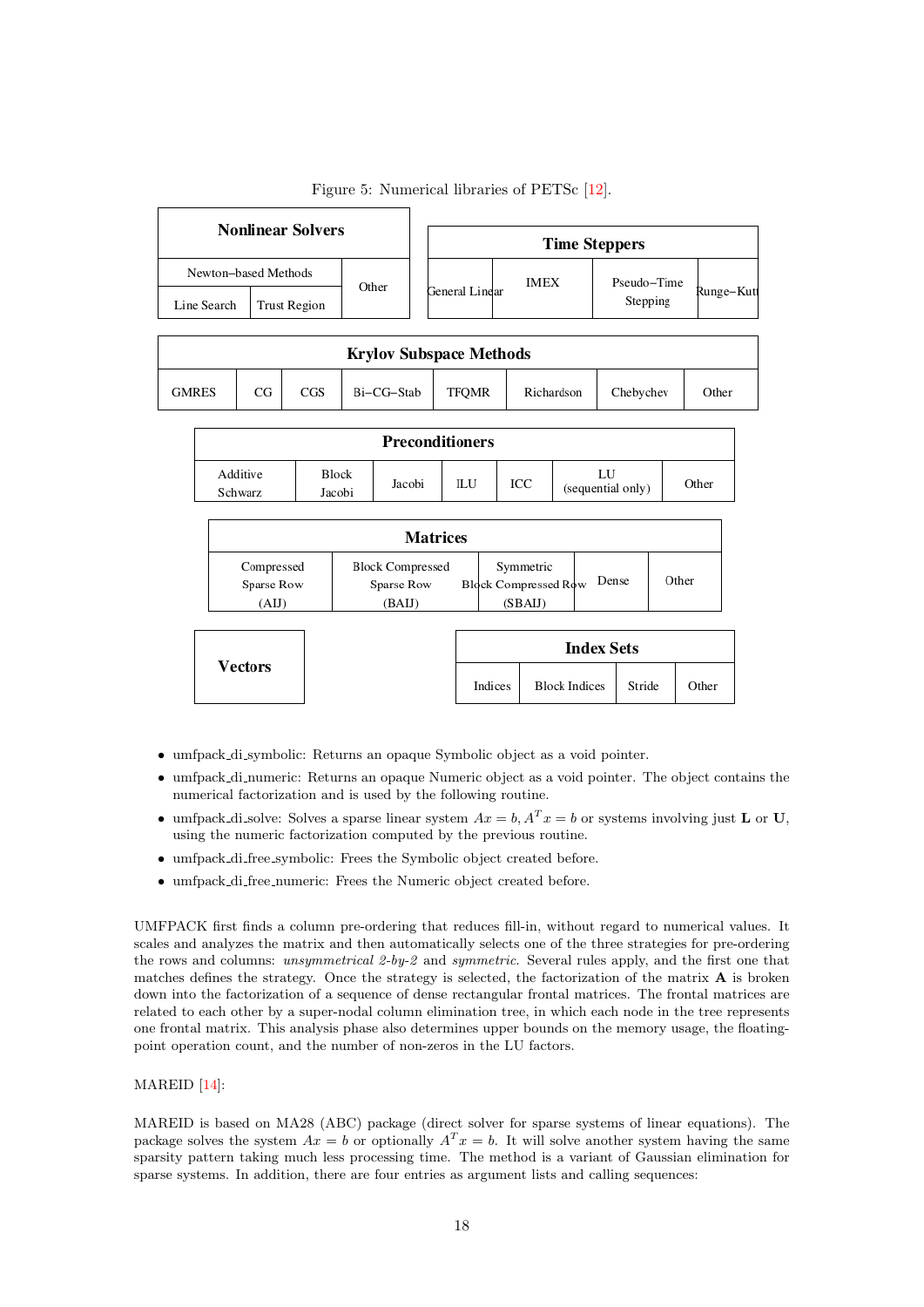- MA28A: Decomposes **A** into factors using a pivotal strategy designed to compromise between maintaining sparsity and controlling loss of accuracy through roundoff.
- MA28B: Factorizes a new matrix **A** of the same pattern, using the pivotal sequence determined by an earlier entry to MA28A. It also permits non-zeros in positions that filled in during the previous factorization.
- MA28C: Uses the factors produced by MA28A or MA28B to solve  $Ax = b$  or optionally  $A^T x = b$ .

Finally, the reader should know that there are different types of techniques to solve systems of coupled non-linear PDEs. In addition, acceleration techniques for the Newton type of solution algorithms and which involve Krylov subspaces concern Anderson and Broyden mixing techniques [\[15\]](#page-21-14). Some of these Newton types of techniques are:

- Trust region methods.
- Broyden method.
- Secant method.
- Halley method.
- $\bullet$  Bächlund transformation method.
- Inverse scattering transformation method.
- Homotopy perturbation method.
- Lindstedt-Pointcare methods.
- Adomian decomposition method.
- F-expansion method.
- Jacobi elliptic function expansion method.
- Complex hyperbolic function method.
- Exp-function method.
- Multi-objective optimization problem method.
- Galerkin method.
- Muller's method (polynomial approximation).

## <span id="page-19-0"></span>4 Conclusions

Due to the strong coupling between the neutronic and thermal-hydraulics system of equations (and physics), a need to better understand this coupling is an unavoidable task. The type of interaction between codes (feedback exchange and time advancement) is an critical issue to be considered while doing coupled calculations in order to obtain accurate results within a reasonable computational time. A very consistent and broad literature review is presented in this report, which involves different types of coupling schemes and the Jacobian-Free-Newton Krylov method.

Generally two types of schemes are widely used, the explicit and implicit type of schemes. Both present several advantages and disadvantages.

Advantages:

• Explicit

Easy to implement and parallelize, low cost per time step.

Good starting point for the development of CFD softwares (generally complex softwares).

• Implicit

Stable over a wide range of time steps, sometimes unconditionally stable. Constitute excellent iterative solvers for steady-state problems.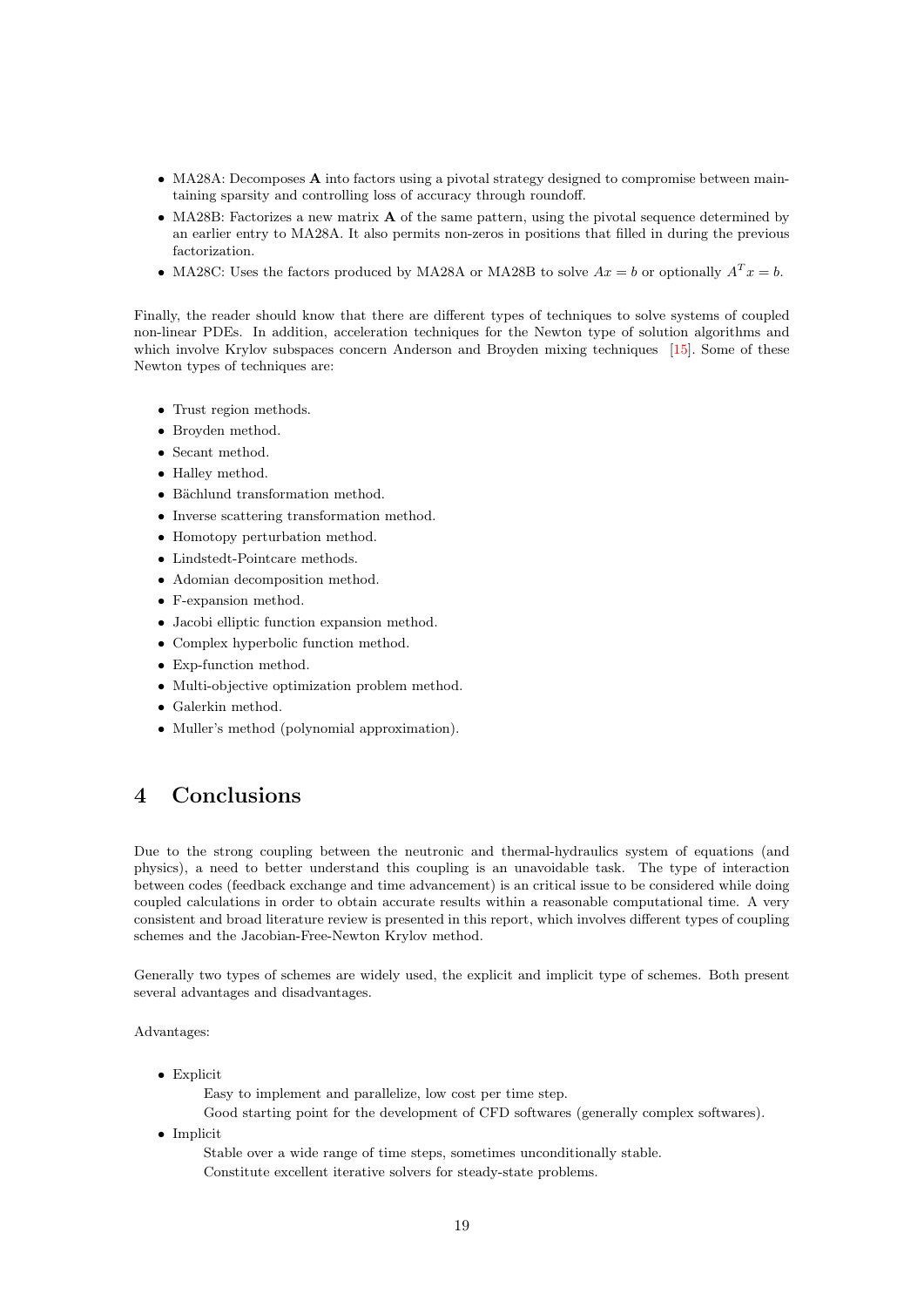#### Disadvantages:

• Explicit

Small time steps are required for stability reasons, especially if the velocity and/or mesh size are varying strongly

Extremely inefficient for solution of stationary problems unless local time-stepping is employed.

• Implicit

Difficult to implement and parallelize, high cost per time step, insufficiently accurate for truly transient problems at large  $\Delta t$ .

Convergence of linear solvers deteriorates/fails as  $\Delta t$  increases.

Further work involves the development or use of a simple tool to apply the JFNK method to simple core geometries and simplifications. This could be a good starting point to understand its behavior and optimize its convergence by implementing the right preconditioners. In addition, issues on Anderson Mixing and Broyden Mixing for accelerating the JFNK convergence are envisaged. Finally, the reader should be aware that a companion report "Survey of the different numerical algorithms used in present computer codes" exists and more details about coupling techniques are presented there.

## <span id="page-20-0"></span>5 Acknowledgements

Spacial thanks are extended to U. Bredolt and E. Muller from Westinghouse Sweden AB, for providing important scientific information concerning the project. The author is thankful to the division of Nuclear Engineering, part of the department of Applied Physics at the Chalmers University of Technology, for providing a good environment and facilitating the completion of this task. This work has been financed and supported by the Nordic Thermal-Hydraulic Network (NORTHNET) with research contracts: 4500297145 (Forsmark Kraftgrupp AB), 634282-052, (Ringhals AB) 4500056499/Q19/0203, (Oskarsharm Kraftgrupp AB), SSM2013-2195, (Stålsäkerhetsnuydigheter), and 4500609943 (Westinghouse Electric Sweden AB).